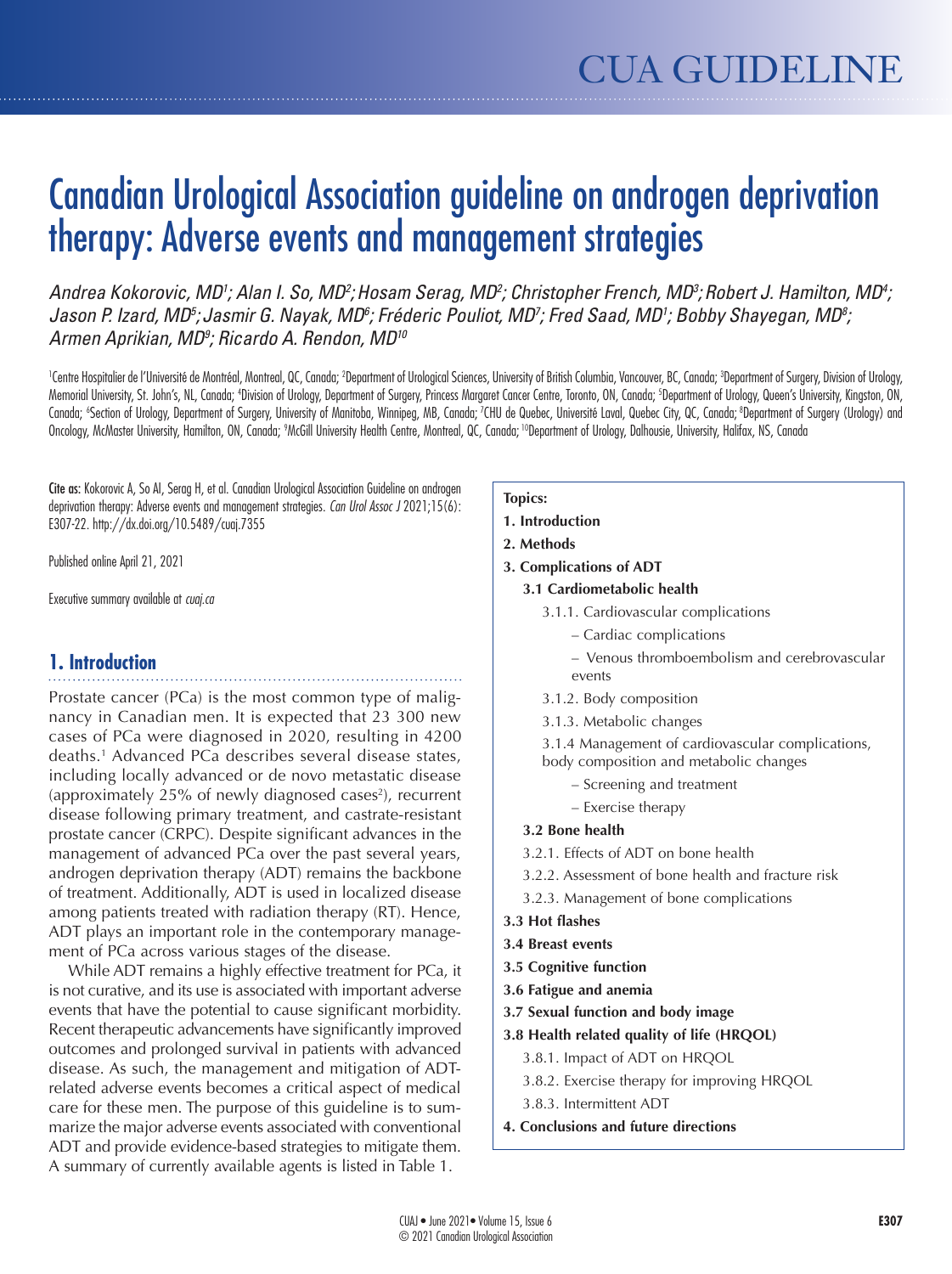#### Table 1. Summary of hormonal therapies

- 1.1 Surgical orchiectomy
- 1.2 Medical castration
	- 1.2.1 Gonadal androgen ablation
		- 1.2.1.1 Leutenizing hormone releasing hormone (LHRH) agonists: leuprolide, goserelin, and triptorelin
		- 1.2.1.2 LHRH antagonists: degarelix, relugolix
	- 1.2.2 Androgen receptor antagonists (AA)
		- 1.2.2.1 First-generation: bicalutamide 1.2.2.2 Second-generation: enzalutamide,
	- apalutamide, and darolutamide 1.2.3 Androgen synthesis inhibitors (CYP17 adrenal inhibitors): abiraterone acetate, ketoconazole

# **2. Methods**

EmBASE and Medline databases were accessed to identify all relevant articles focused on adverse events related to ADT from inception to December 2020. The following key-word search strategy was used: "prostate cancer," "androgen deprivation therapy," "complications," "adverse events," "side effects." Reference lists of review articles were searched for any missing articles not captured by our search strategy. Evidence-based guidelines on side effects of ADT were retrieved and considered for additional source data. A complete bibliographic review of these guidelines was performed, and studies related to side effects of ADT were reviewed in full.

An expert panel comprised of urologists with significant experience prescribing and managing adverse events related to ADT was used to develop the recommendations. Guideline statements have been assigned a level of evidence (LE) using criteria from the Oxford Center for Evidence-based Medicine.<sup>3</sup> Each statement is also given a strong, moderate, or weak recommendation that was made based on subjective consensus recommendation using best available evidence.3,4 "Strong" recommendations have been assigned if the statement is supported by high-quality and consistent evidence or in situations where unanimous expert consensus is present. In these cases, additional research has low likelihood of changing the strength of the recommendation. "Weak" recommendations are supported by low-quality evidence and there is a large amount of uncertainty regarding the statement. "Expert opinion" statements are not supported by explicit evidence, however, have sufficient biological plausibility to warrant a recommendation.

# **3. Complications of ADT**

The castrate levels of testosterone induced by ADT result in adverse effects that span across various organ systems. These untoward side effects have the potential to cause significant morbidity and may alter health-related quality of life (HRQOL) in men living with PCa. Fortunately, most of these complications are not dose-limiting and can be managed through pharmacological or other interventions. Another important consideration is the testosterone flare associated with initiation of luteinizing hormone-releasing hormone (LHRH) agonists, which can be mitigated by the addition of a first-generation anti-androgen (AA) for the first  $2-4$  weeks of treatment.<sup>5,6</sup> In partnership with a multidisciplinary team, the overall goal of the urologist is to optimize oncological outcomes while maintaining acceptable HRQOL. For this, an in-depth understanding of treatment-related adverse events is required to offer appropriate patient counselling and to manage complications. For the purpose of this guideline, we focus only on adverse effects as a result of the use of LHRH agonists and antagonists. The ADT-related complication is listed, then followed by: a summary of the evidence, a summary of recommendations, and subsequently, a review of the data used to formulate the guideline statements.

## 3.1. Cardiometabolic health

The term cardiometabolic health collectively refers to the effects of ADT on cardiovascular disease (CVD), body composition, and metabolic parameters (including lipid profiles, insulin resistance, and glucose homeostasis).

#### *Summary of evidence*

- Cardiac complications:
	- ADT may increase the risk of cardiac complications, especially in patients with pre-existing CVD or a history of major adverse cardiac events (MACE).
- Thromboembolic and cerebrovascular events:
	- ADT may increase the risk of venous thromboembolism (VTE) and stroke.
- Body composition:
	- ADT is associated with changes in body composition, including increased body weight and fat mass, decreased lean body mass, and decreased muscle mass.
- Metabolic parameters:
	- The metabolic complications of ADT include insulin resistance, glucose intolerance, and changes in lipid profile.
	- ADT is associated with increased risk of incident diabetes and may worsen glycemic control in men with a pre-existing diagnosis.
	- Men receiving ADT may be at risk for developing metabolic syndrome.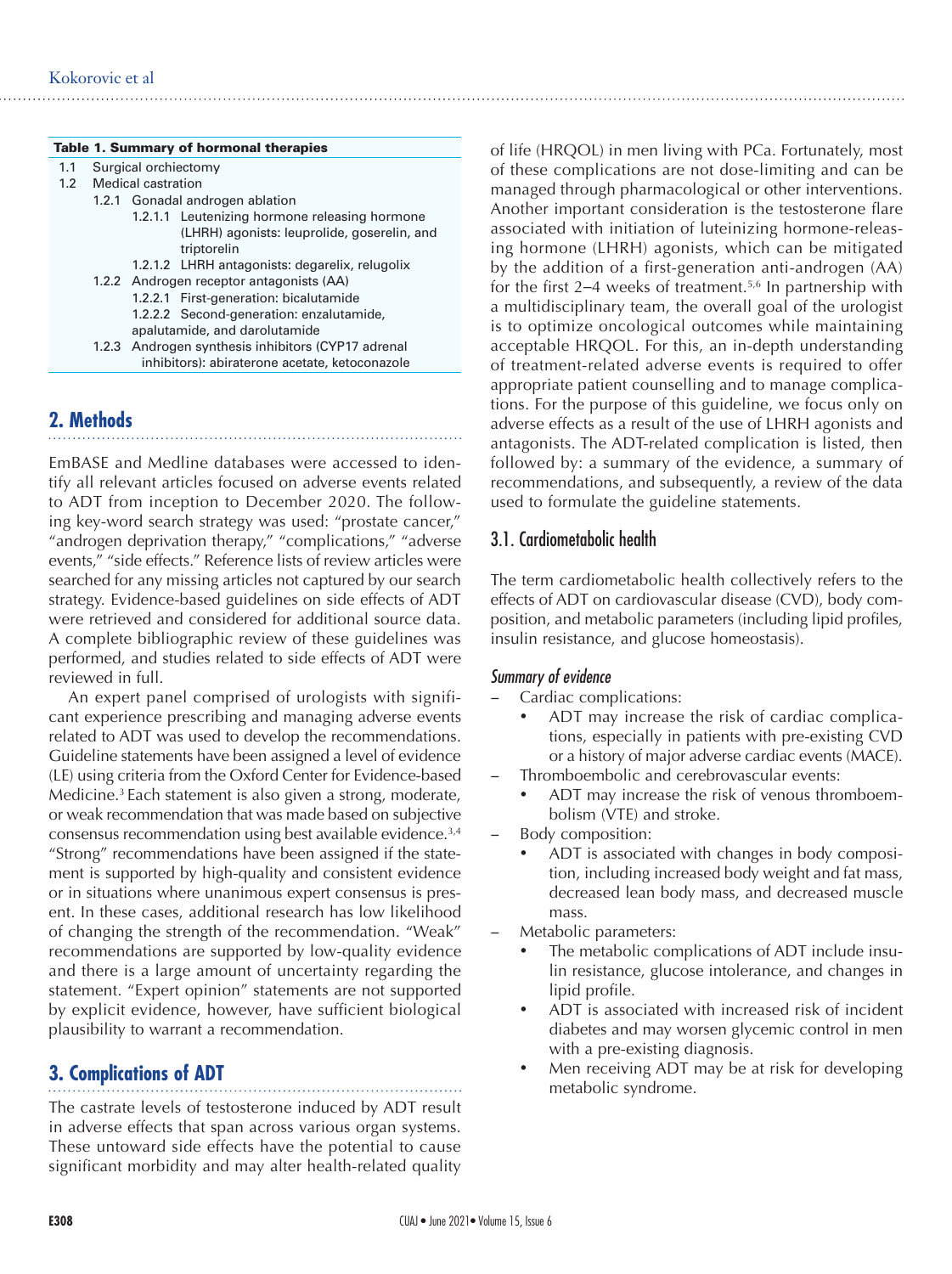#### *Recommendations*

- The patient's primary care provider should be informed **that the patient has been initiated on ADT and that there may be adverse events associated with this therapy** *(Expert opinion).*
- Lifestyle modifications (smoking cessation, dietary **modifications, exercise) should be strongly encouraged** *(Expert opinion).*
- **Providers should obtain a comprehensive baseline physical examination prior to ADT initiation that includes blood pressure, weight, waist circumference, and calculation of body mass index (BMI)** (*Expert opinion).*
- Patients should have their blood pressure monitored **and hypertension should be treated** *(Expert opinion).*
- Providers should order baseline laboratory investiga**tions, including fasting plasma glucose and lipid profile (triglycerides, low-density lipoprotein [LDL] cholesterol, high-density lipoprotein [HDL] cholesterol, and total cholesterol)** *(Expert opinion).*
- Patients should be screened for diabetes with fasting **plasma glucose, oral glucose tolerance test, or Hgb A1c level** *(Expert opinion).*
- **Dyslipidemia should be treated according to current best practice guidelines** *(Expert opinion).*
- The above metabolic assessments should be continued **at 6–12 month-intervals throughout treatment duration**  *(Expert opinion).*
- Patients should be encouraged to attend supervised **exercise programs using a combination of resistance and aerobic training** *(LE 2, strong recommendation).*
- In patients with a history of myocardial infarction (MI) **or stroke, referral to a cardiologist or cardio-oncologist may be considered for assessment and medical optimization prior to initiating ADT** *(Expert opinion).*
- Use of a gonadotropin-releasing hormone (GnRH) **antagonist may be considered in men with a prior history of MI or stroke** *(LE 2, weak recommendation).*

#### *3.1.1. Cardiac complications*

The leading cause of death in men with PCa not dying of the disease itself is CVD.7 Initial reports describing this potential link emerged more than a decade ago and led to an advisory statement from the American Heart Association, American Cancer Society, and American Urological Association in 2010. <sup>8</sup> Subsequently, the U.S. Food and Drug Administration and Health Canada updated the safety warning label on GnRH agonist products to include the risk of CVD.<sup>9,10</sup> The product monograph for firmagon also suggests screening and intervention for CVD.

Large, observational cohort studies describe a strong link between ADT and CVD, including CAD, MI, and sudden cardiac death.11-15 However, ad-hoc analyses from randomized control trials (RCTs) in the RT literature have failed to consistently demonstrate this association.16-19 Several metaanalyses have attempted to address these discrepant findings. Zhao et al performed a meta-analysis of population-based, observational studies addressing the association of cardiovascular morbidity or mortality with use of ADT in over 119 000 PCa patients.<sup>20</sup> The authors concluded that use of ADT was associated with a significant risk of cardiovascular mortality (hazard ratio [HR] 1.17, 95% confidence interval [CI] 1.04–1.32, p= 0.01). Another meta-analysis that included eight observational studies found a 38% increase in nonfatal CVD for men treated with a GnRH agonist compared to those without (relative risk [RR] 1.38, 95% CI 1.29–1.48).21 In contrast, Nguyen et al found no association between use of a GnRH agonist and cardiovascular death in a pooled analysis of eight RCTs that included over 4000 men.<sup>22</sup> The authors concluded that use of ADT lowers prostate cancerspecific and all-cause mortality without increasing risk of cardiovascular death.

There appears to be discrepancy between results of population-based, observational studies compared to those of RCTs from the RT literature on the association between ADT use and CVD. It is plausible that there are confounding factors not accounted for in database studies that may contribute to the higher CV event rates that were not, in general, observed in RCTs. On the other hand, the RCTs were not designed with MACE as a primary outcome measure, and therefore, would likely be underpowered to detect a difference given the low event rate. It is also important to note that the RCT data does not stratify results based on CVD history in individual patients, and therefore, the conclusions need to be interpreted with caution. Overall, the large, populationbased, observational data provides sufficient evidence to suggest a link between use of ADT and CVD.

The presence of pre-existing heart disease appears to be a major risk factor for development of MACE in men receiving ADT. MACE is a cumulative term for adverse CV events and is defined as MI, coronary revascularization, stroke, and hospitalization because of heart failure. In one study, men who experienced two or more MACE before initiation of ADT were at highest risk for developing CVD during the first six months of therapy (HR 1.91, 95% CI 1.66–2.20 for GnRH agonist vs. no treatment) compared to an agematched cohort from the general population.<sup>23</sup> Ziehr et al found no association between ADT and cardiac-specific mortality in men without any cardiac risk factors (defined as congestive heart failure [CHF] or prior MI).<sup>24</sup> However, men with a history of these risk factors treated with ADT had a significantly higher risk of cardiac mortality compared to those without treatment at five years (HR 3.28, 95% CI 1.01–10.64, p=0.048). A similar association was also reported by Nanda et al using similar cardiac risk stratification.<sup>25</sup> Importantly, even short durations of ADT (i.e., 3–6 months) appear to increase CVD risk.<sup>19</sup> Together, the data suggests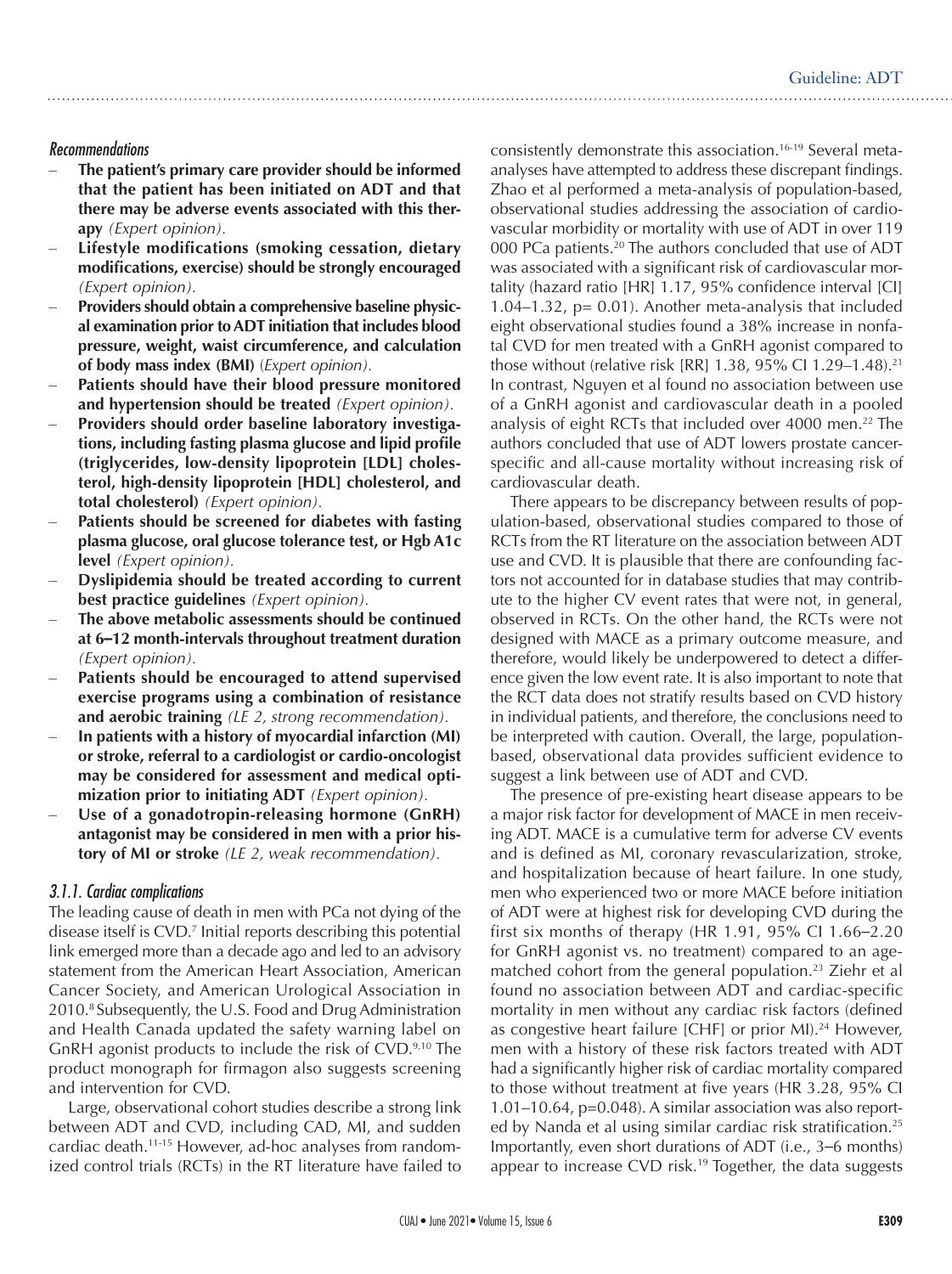that men with pre-existing cardiac disease are at highest risk for developing MACE.

An important area of debate is whether treatment with a GnRH agonist vs. antagonist results in a different risk profile with respect to CVD and development of MACE. Studies in animal models suggest that GnRH agonists, but not antagonists, may induce plaque instability and rupture;26,27 however, whether this translates to clinical practice remains unknown. A pooled analysis of six RCTs including 2328 men found that those with pre-existing CVD treated with a GnRH antagonist were 56% less likely to have a cardiovascular event within one year of beginning ADT compared to men treated with a GnRH agonist (HR 0.44, 95% CI 0.26-0.74, p=0.002).<sup>28</sup> However, this data is limited by results obtained from posthoc analysis, short followup less than one year, and exclusion of patients with certain pre-existing cardiac risk factors. The results of this study are supported by a recent phase 2 trial in which patients using a GnRH antagonist were 18% less likely to experience a MACE (95% CI 4.6–31.2).<sup>29</sup> However, a large, population-based study from France did not identify a difference between the two treatment modalities.<sup>30</sup>

Recently, the efficacy and safety of the oral GnRH antagonist, relugolix, compared with leuprolide was investigated in the pivotal phase 3 HERO clinical trial.<sup>31</sup> Men with advanced PCa were randomized to receive relugolix or leuprolide for 48 weeks. The primary outcome was sustained castrate levels of testosterone (<50 ng/dl) throughout trial duration. Relugolix was non-inferior and superior to leuprolide in achieving castrate testosterone levels through 48 weeks, as well as at days 4 and 15. Development of MACEs was studied as part of a prespecified safety analysis. MACE was defined as nonfatal MI, non-fatal stroke, and death from any cause. Men treated with relugolix had a 2.9% incidence of MACE (exact 95% CI 1.7–4.5) compared with 6.2% in the leuprolide arm (exact 95% CI 3.8–9.5) at 48 weeks, which represented a 54% decrease in risk (HR 0.46, 95% CI 0.24–0.88). In men with a prior medical history of MACE (as defined in the trial), the incidence of new MACE appeared to be more pronounced (3.6 vs. 17.8% in the relugolix and leuprolide arms, respectively). Overall, the data suggest that men with prior history of MACE receiving leuprolide are 4.8 times more likely to experience MACE than those on relugolix.

Several trials are underway to address cardiac outcomes in men receiving ADT. The cardiovascular safety of degarelix vs. leuprolide in men with advanced PCa and pre-existing CVD is being investigated by the PRONOUNCE trial, where the primary outcome measure is time to first MACE endpoint (PRONOUNCE ClinicalTrials.gov identifier: NCT02663908). Additional insight will come from the RAndomizeD Intervention for Cardiovascular and Lifestyle Risk Factors in Prostate Cancer Patients (RADICAL-PC) trial. This trial is designed to assess the impact of systematic lifestyle and cardiovascular risk factor modification in men with prostate cancer, with a focus on ADT (ClinicalTrials.gov Identifier: NCT03127631). The primary outcome measure is a composite occurrence of cardiovascular death, MI, stroke, heart failure, or arterial revascularization.

#### Venous thromboembolism and cerebrovascular events

The outcome definitions for cardiovascular complications vary across studies, and some have included stroke and/or VTE. The pathophysiology behind ADT and cerebrovascular events is not fully understood, but one explanation is that GnRH agonists may destabilize atherosclerotic plaques.<sup>26-28</sup> The association between estrogen-containing compounds and thromboembolic events is well-characterized, however, the risk incurred with non-estrogen-containing ADT requires further study.

Using the Surveillance, Epidemiology, and End Results (SEER) database, an analysis including 59 000 men by Ehdaie et al found that ADT was associated with increased risk of deep vein thrombosis (DVT), pulmonary embolus (PE), or arterial embolism.32 Similarly, Kili-Drori et al found an association between ADT use and VTE-related hospitalization.<sup>33</sup> Men receiving ADT were 84% more likely to be hospitalized with DVT, PE, or both. Two recent meta-analyses demonstrated an increased risk of DVT and PE in men with PCa receiving ADT in the absence of estrogen.<sup>34,35</sup> Currently, there is insufficient evidence to recommend routine use of VTE prophylaxis in men receiving ADT.

Similar associations have been found for cerebrovascular events. A large observational study of over 37 000 men with local or regional PCa receiving GnRH agonist experienced a significantly increased risk of stroke compared to the no treatment group (HR 1.22, 95% CI 1.10-1.36).<sup>13</sup> Longer durations of ADT were associated with an increased number of these events. A meta-analysis of eight observational studies found a 51% increase in relative risk of stroke for men treated with a GnRH agonist compared to those without (RR 1.51, 95% CI 1.24–1.84).21

#### *3.1.2. Body composition*

Androgens are well-known moderators of body habitus in men. Patients treated with ADT experience an increase in body weight and percentage fat mass, which is largely due to an accumulation of subcutaneous fat, rather than intraabdominal adipose tissue.<sup>36-38</sup> A meta-analysis examining the effect of ADT on body composition that included 16 longitudinal studies found an increase in percentage body fat by 7.7% (95% CI 4.3-11.2, p<0.0001).<sup>39</sup> The authors also found a significant increase in body weight and BMI. These changes are thought to occur soon after initiating therapy, sometimes as early as one month following treatment.<sup>39</sup> Longer duration of therapy appears to increase weight gain and percentage fat mass,<sup>39</sup> and these changes may persist up to two years beyond treatment cessation.<sup>40</sup> ADT also causes a loss of muscle mass, with a resultant decrease in percentage lean mass.<sup>31,36,41</sup> In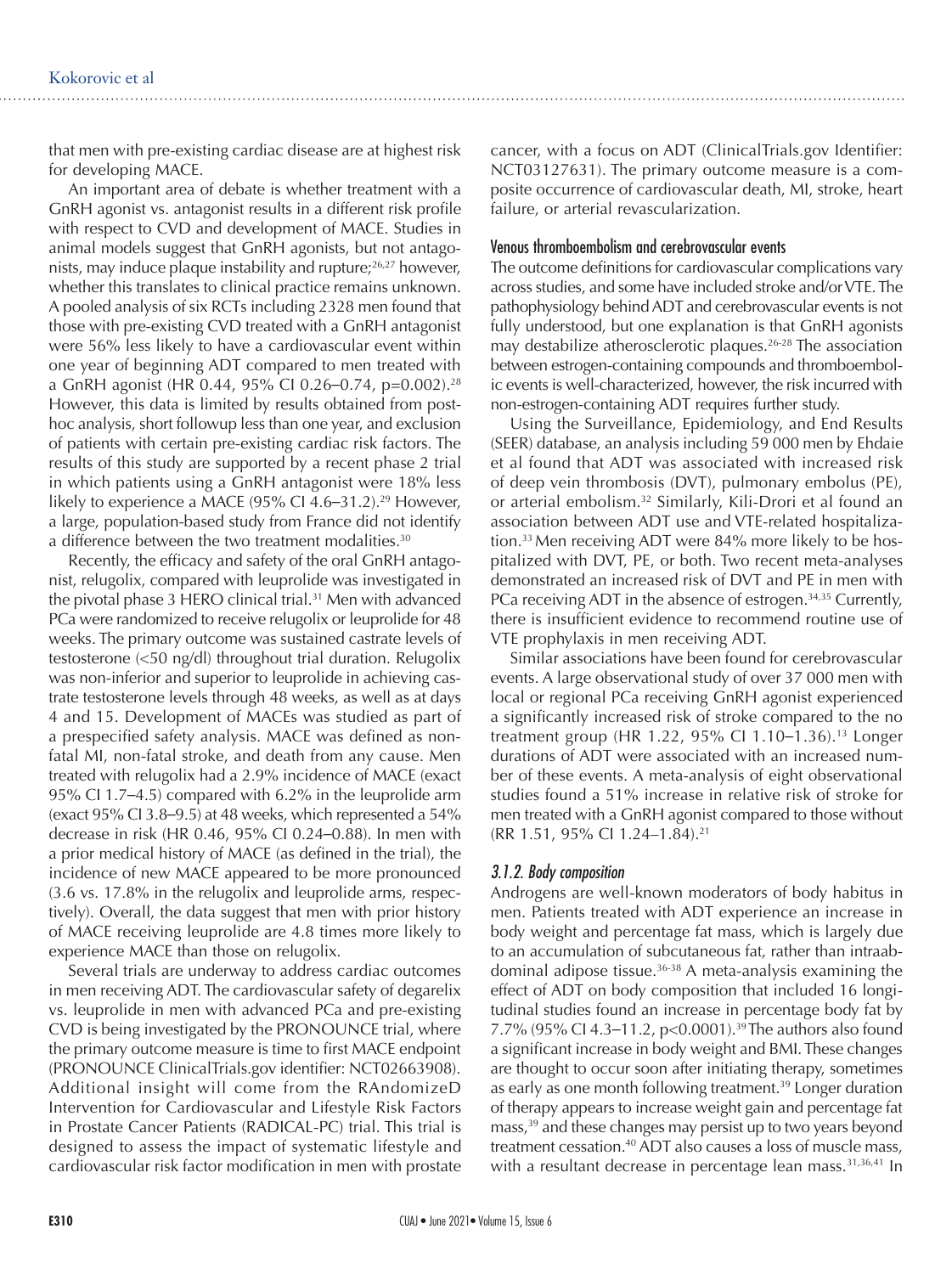their meta-analysis on the effect of ADT on body composition, Haseen et al demonstrated an overall decrease in percentage lean body mass by 2.8% (95% CI -3.6 to -2.0, p<0.0001).<sup>39</sup>

The loss of lean body mass and accumulation of fat mass is collectively termed *sarcopenic obesity* and has important implications. A decrease in muscle mass causes a decrease in grip strength, absolute muscular strength, and gait speed.<sup>42</sup> ADT also results in detrimental changes to multiple other physical parameters, including aerobic fitness and overall physical function.42,43 Together, these changes may contribute to morbidity in this patient population by increasing falls and fracture risk.44

Population-based studies suggest that an elevated BMI may be associated with PCa progression and death.<sup>45-47</sup> There may also be an association between obesity and development of CRPC and metastases in men treated with early ADT.<sup>48</sup> The mechanistic links and causal relationship between obesity and PCa remain unclear. Nonetheless, these findings, in addition to multiple metabolic and cardiovascular complications resulting from obesity, hold important implications for men with PCa treated with ADT.

#### *3.1.3. Metabolic changes*

The metabolic consequences of ADT include insulin resistance, glucose intolerance, and changes to lipid profile.<sup>49,50</sup> In a study of over 70 000 men, Keating et al demonstrated that men receiving ADT were more likely to develop incident diabetes compared to non-ADT controls.12 Two additional population-based studies also demonstrated similar findings, with an increased association of ADT and incident diabetes by 16–28%.13,51 In addition, use of ADT may worsen glycemic control in men with pre-existing insulin-dependent diabetes.52 ADT also appears to change the lipid profile, although results describing these changes are conflicting.53-58 Overall, most studies have consistently found an increase in triglyceride and total cholesterol levels, however, the cause of this rise (i.e., whether due to HDL or LDL cholesterol) remains to be determined.

This constellation of findings overlaps with the metabolic syndrome, which is defined in slightly different ways by different organizations. As an example, the National Cholesterol Education Program (NCEP) Adult Treatment Panel III (ATP III) defines metabolic syndrome as meeting three of the following criteria59: waist circumference ≥102 cm in men, serum triglycerides ≥1.7 mmol/L, serum HDL cholesterol <1 mmol/L in men, blood pressure ≥130/85 mmHg, fasting plasma glucose ≥5.6 mmol/L, or requirement for medications to treat criteria 2–5 listed above. In one study, ADT was associated with higher risk of metabolic syndrome compared to controls, with more than 50% of men on ADT meeting criteria for metabolic syndrome.58 The diagnosis of metabolic syndrome was attributable to an elevation of triglycerides, hyperglycemia, and abdominal obesity. This is an important finding, as patients

with a diagnosis of metabolic syndrome are more likely to develop type 2 diabetes and CVD. These men require early identification and intervention to mitigate this risk.

Metformin has been investigated as a potential treatment for ADT-induced metabolic changes. In a small study of 40 men, six months of metformin combined with exercise resulted in decreased abdominal girth, BMI, and blood pressure.<sup>60</sup> There is currently insufficient evidence to recommend metformin prophylactically in men receiving ADT. The PRIME trial (ClinicalTrials.gov identifier: NCT03031821) is designed to specifically address this question and may provide further guidance in the future.

#### *3.1.4. Management of cardiovascular complications, body composition, and metabolic changes*

Current Canadian guidelines for prevention and management of CVD and dyslipidemia do not specifically address men receiving ADT. The Canadian Cardiovascular Harmonized National Guidelines Endeavour (C-CHANGE) for prevention and management of CVD is aimed at identifying and managing patients who are at risk for developing CVD, including those with or at risk for diabetes and dyslipidemia.<sup>61</sup> Hence, a reasonable approach to the management of men on ADT is to adopt these guidelines for both a screening and management strategy. Accordingly, men should be encouraged to moderate their caloric intake and adapt healthy dietary patterns to decrease their risk of CVD. Smoking cessation should be strongly encouraged, and blood pressure should be regulated to a target level of <130/80. Diabetes screening with a fasting plasma glucose level, hemoglobin A1c, or oral glucose tolerance test should be performed at the time of ADT initiation, and at 6–12-month intervals following initiation of treatment. Baseline lipid profiles (triglycerides, LDL cholesterol, HDL cholesterol, and total cholesterol) should be obtained at the start of ADT and monitored throughout treatment duration. Management of dyslipidemia and lipid targets should be carried out according to 2021 Canadian Cardiovascular Society guidelines for the management of dyslipidemia for the prevention of cardiovascular disease in the adult.<sup>62</sup> For patients at high risk for CVD, referral to cardiology or cardio-oncology should be considered for further assessment of risk event profile.

Pharmacological therapy should be considered as per current best practice in high-risk individuals according to the C-CHANGE guidelines.61 This includes statins, aspirin, and angiotensin-converting enzyme inhibitors for primary and secondary prevention. The effect of these interventions in reducing cardiovascular morbidity in men with PCa receiving ADT requires further validation with randomized, prospective trials, such as RADICAL-PC, as described earlier.

It is evident that exercise has multiple beneficial effects in PCa patients receiving ADT. Specifically, muscle loss and the resultant decline in lean body mass may be prevented with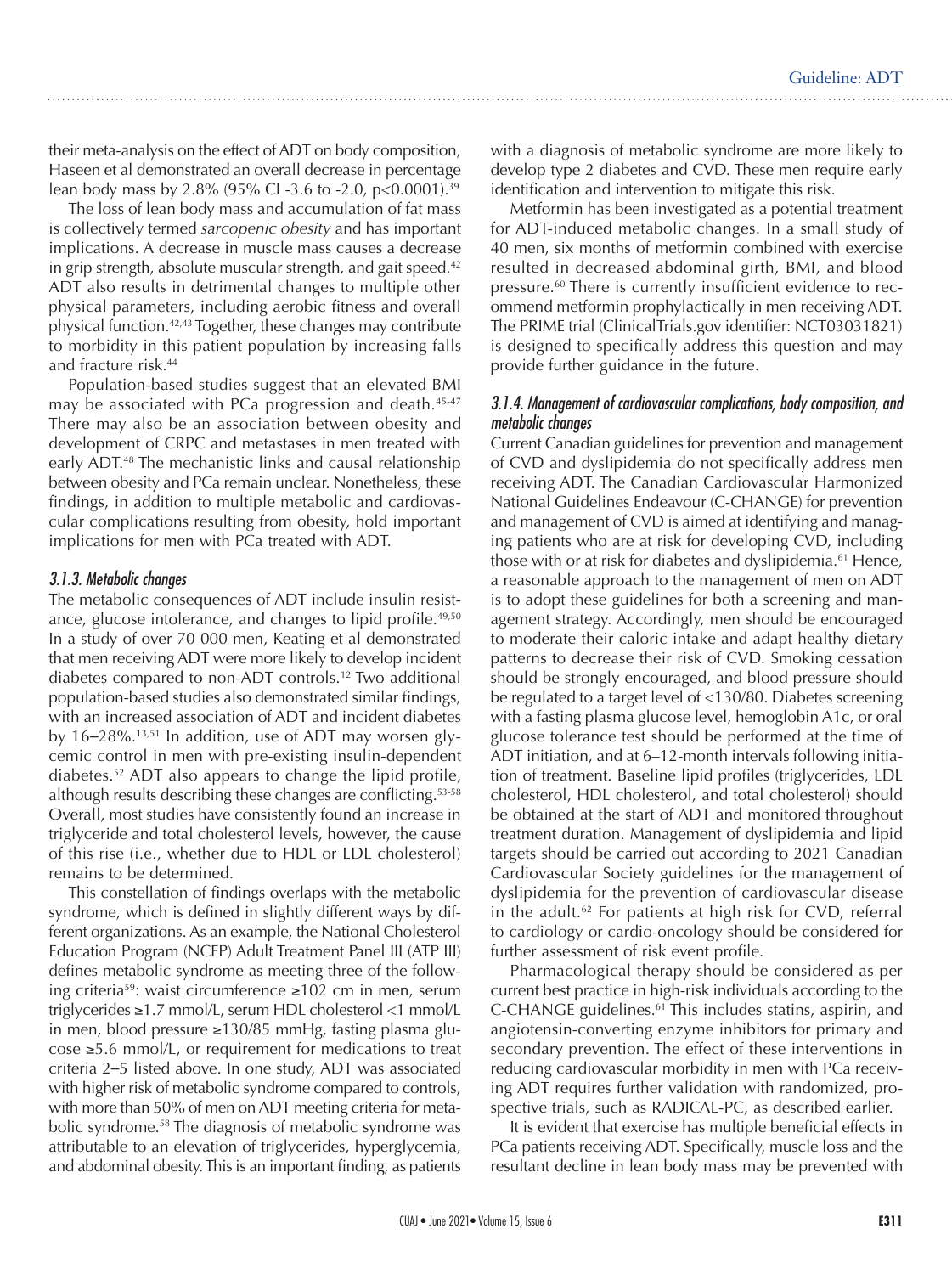resistance training.63-65 A prospective study found significant improvements in lean mass, appendicular skeletal muscle mass, muscle strength, and physical function in men undergoing three or six months of supervised, resistance-based, multimodal training.<sup>66</sup> Other benefits of exercise include decreases in BMI, fat mass and glucose levels, as well as improvements in lipid profiles and insulin sensitivity.<sup>43,63</sup> In addition to improving metabolic indices and body composition, exercise therapy may ameliorate cardiovascular outcomes. For example, a 3–6-month supervised exercise program consisting of resistance and aerobic training in men receiving ADT improves peak oxygen consumption and a 400-meter walk test.67,68 Other authors have demonstrated an improvement in endothelial function in men on long-term ADT in response to supervised exercise and dietary intervention.<sup>69</sup>

Together, these data support the use of a supervised exercise regimen using a combination of resistance and aerobic training to improve body composition and metabolic profiles of men receiving ADT, as well as overall physical and mental wellbeing. The 2018 American College of Sports and Medicine Roundtable recommendations provide detailed evidencebased guidance for exercise training in cancer survivors to improve fatigue, anxiety, depression, function, and quality of life.70 Furthermore, the Exercise for People with Cancer Guideline Development Group, organized through Cancer Care Ontario, recommends 150 minutes of moderate intensity aerobic exercise spread over 3–5 days in addition to resistance training 2–3 times per week.<sup>71</sup> Resistance training should engage 8–10 muscle groups and include 8–10 repetitions with two sets. These interventions should be continued on an ongoing basis, and patients should be assessed for appropriateness to engage in rigorous physical activity prior to and during therapy. Studies suggest that supervised exercise therapy in men with PCa is superior to self-implemented exercise regimens.<sup>43</sup>

Given the complexities of exercise oncology, the ideal management would be referral to a professional (i.e., exercise physiologist, certified exercise instructor, community program, etc.) who can deliver supervised intervention tailored to men with PCa. We encourage physicians prescribing ADT to become familiar with regional resources that are available to patients. A summary of the benefits of exercise therapy is found in Table 2.

### 3.2. Bone health

#### *Summary of evidence*

Use of ADT in men with PCa has detrimental effects on bone health, including decreased bone mineral density (BMD), osteoporosis, and increased risk for clinical fractures.

#### *Recommendations*

- – **A comprehensive history and physical examination to include falls risk and height measurement should be performed prior to initiating ADT** *(Expert opinion).*
- Patients should be counselled regarding smoking and **alcohol cessation** *(Expert opinion).*
- Patients should be encouraged to participate in exercise **therapy using a combination of resistance and aerobic training, preferably in a supervised setting** *(LE 2, strong recommendation).*
- **Providers should obtain baseline calcium and 25-hydroxyvitamin D levels at the start of ADT** *(Expert opinion).*
- Men should maintain adequate calcium intake (1200 **mg PO daily from dietary sources and supplements)** *(Expert opinion).*
- **Vitamin D supplementation (800–2000 IU PO daily) should be initiated at the start of ADT** *(Expert opinion).*
- Providers should screen men initiating long-term ADT **for osteoporosis using BMD testing with dual energy x-ray absorptiometry (DXA) (as per the 2010 clinical practice guidelines for the diagnosis and management of osteoporosis in Canada)** *(Expert opinion).*
- A 10-year major osteoporotic fracture risk using a valid**ated tool should be calculated** *(Expert opinion).*
- Men diagnosed with osteoporosis, those with history **of fragility fractures in the hip or spine, those with a history of multiple fragility fractures, or those with a moderate or high 10-year fracture risk should be treated with a bisphosphonate or denosumab at doses recommended for the general population** *(LE 1, strong recommendation).*
- **DXA should be repeated every 2–3 years in men at low risk for fractures receiving ADT. In men with osteopenia or those at moderate or high risk for fractures, DXA**

| Table 2. Benefits of exercise therapy in men receiving<br>androgen deprivation therapy |
|----------------------------------------------------------------------------------------|
| <b>Physical domains</b>                                                                |
| Prevention of muscle loss and resultant decline in lean body mass                      |
| Decreased body mass index                                                              |
| Improved muscle strength                                                               |
| Improvements in peak oxygen consumption and endothelial<br>function                    |
| Improved overall physical function                                                     |
| <b>Functional domains</b>                                                              |
| Lower levels of fatique                                                                |
| Decreased risk of falls and fractures                                                  |
| <b>Endocrine domains</b>                                                               |
| Improved insulin and glucose homeostasis                                               |
| Improved in lipid profile                                                              |
| Multiple health-related quality of life domains                                        |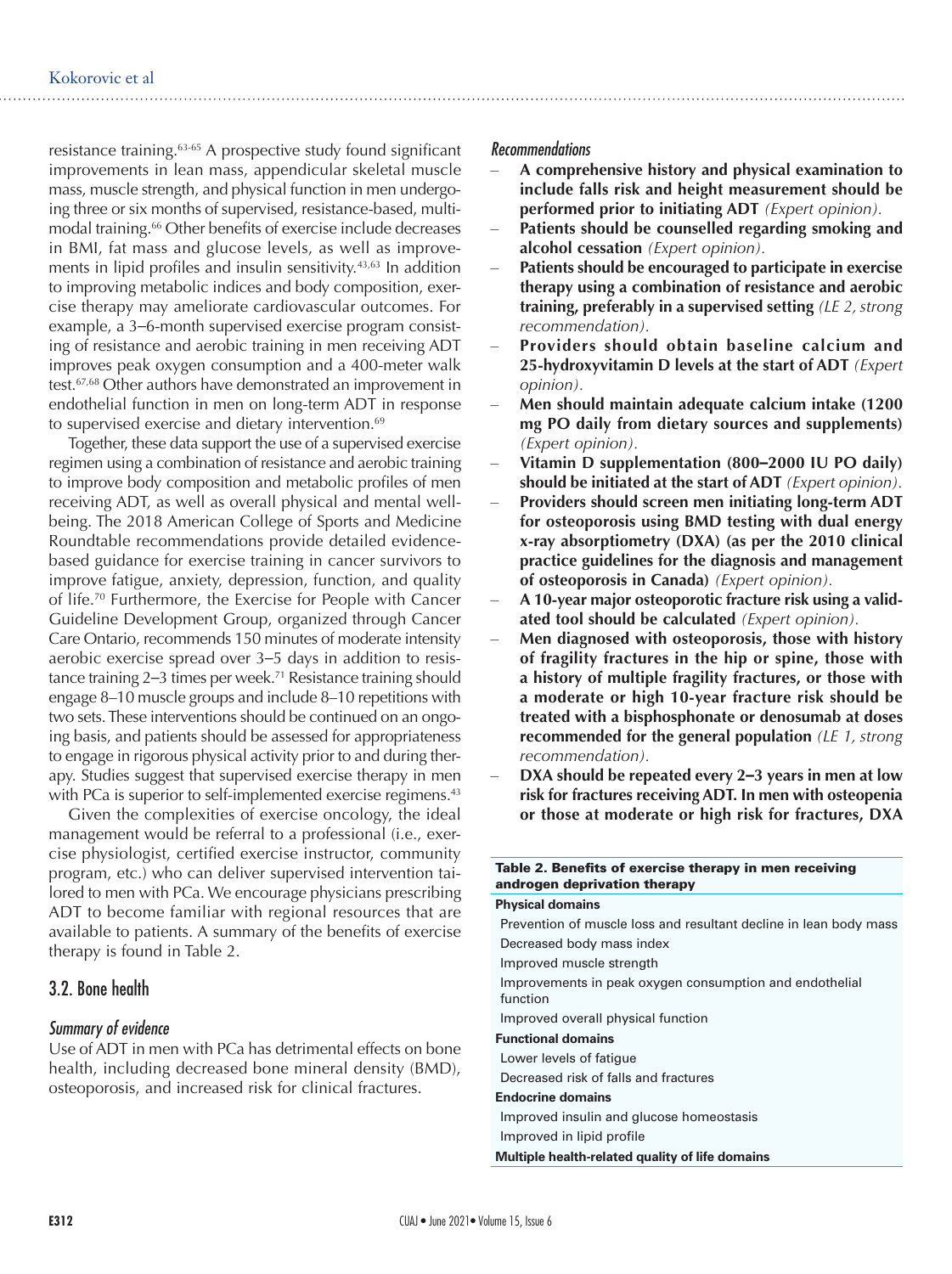**should be repeated every 1–2 years until treatment cessation. Patients started on pharmacological therapy should have followup DXA to assess for treatment response** *(Expert opinion).* 

#### *3.2.1. Effects of ADT on bone health*

Men with PCa comprise mostly an older population that has an increased risk for osteoporosis, even in the absence of ADT.72,73 In addition, ADT has been shown to decrease BMD, resulting in osteoporosis and an increased risk for clinical fractures.74-77 A large, prospective cohort study demonstrated that use of ADT resulted in a 2.5% decrease in BMD at the femoral neck and 4.0% at the lumbar spine at 12 months of therapy, compared to no significant change in healthy agematched controls and men with PCa not receiving ADT.78 BMD loss occurs at a maximum rate during the first year of therapy, however, continues to decline with prolonged use of ADT.74,79,80

Men receiving ADT are at increased risk for fractures.<sup>77,80,81</sup> In a large, observational study of over 50 000 men, those receiving ADT had a fracture incidence of 19% within five years of PCa diagnosis compared to 13% in the non-ADT group.77 The number needed to harm (i.e., cause one fracture) was 28 for men receiving a GnRH agonist.<sup>77</sup> These results are supported by a systematic review, which demonstrated that men receiving ADT had a 23% increased risk of fracture (RR 1.23, 95% CI 1.10–1.38) compared to non-ADT controls.<sup>82</sup>

#### *3.2.2. Assessment of bone health*

All men initiating ADT should be screened for osteoporosis as per the 2010 clinical practice guidelines for the diagnosis and management of osteoporosis in Canada.<sup>83</sup> They should undergo a comprehensive history and physical examination, with a focus on falls risk and height measurements. Basic laboratory investigations include calcium and 25-hydroxyvitamin D measurements.

All men initiating ADT should have initial BMD testing using DXA. Osteoporosis is defined as BMD of 2.5 or more standard deviations below the peak bone mass for young adults (i.e., T-score ≤-2.5). Osteopenia (low bone mass) is defined as BMD more than 1.0 but less than 2.5 standard deviations below the peak bone mass for young adults (i.e., T-score <-1 and >-2.5). Results of BMD testing, in addition to other clinical variables, should be used to calculate a patient's 10-year risk of a major osteoporotic fracture. The recommended tools for calculating fracture risk are: the Canadian Association of Radiologists and Osteoporosis Canada (CAROC; *www.osteoporosis.ca*) 84 and the Fracture Risk Assessment tool (FRAX) of the World Health Organization (WHO), specific for Canada (*www. sheffield.ac.uk/FRAX/tool.jsp?country=19*).85 Using these tools, patients are stratified into low- (<10%), moderate- (10–20%) or high-risk (>20%) for fractures, which allows risk stratification for consideration of pharmacological therapy.<sup>86</sup> DXA scans should be repeated every 1–2 years or sooner for men with osteoporosis or osteopenia.

### *3.2.3. Management of adverse bone effects*

All men receiving ADT should be encouraged to maintain basic bone health standards, as outlined by the Osteoporosis Canada guidelines.<sup>83</sup> This includes adequate calcium intake (1200 mg daily total from diet and supplements) and vitamin D supplementation (800–2000 IU daily). Of note, these strategies have not been proven to decrease risk of BMD loss or fractures in men receiving ADT but have been shown to prevent fractures in the general population over the age of 50.87 Lifestyle modifications include smoking cessation and limited alcohol consumption, as both smoking and alcohol use are associated with bone loss and fractures.<sup>88</sup> Exercise therapy improves multiple physical domains in men with PCa receiving ADT, including preservation of muscle mass and strength, which may decrease risk of fractures (see section 3.1.4 on exercise therapy). In addition, exercise appears to preserve BMD in men receiving ADT.<sup>89,90</sup>

The effect of various pharmacological therapies on BMD in men receiving ADT have been studied. Bisphosphonates (pamidronate, alendronate, risedronate, and zoledronic acid) act by inhibiting osteoclast activity, which decreases bone resorption. Smith et al evaluated the role of pamidronate on bone loss in men with advanced or recurrent PCa without bony metastases receiving leuprolide.<sup>91</sup> The study found that pamidronate (60 mg intravenously every 12 weeks) significantly improved BMD in the hip and lumbar spine at 48 weeks following initiation of therapy. Similar findings were obtained for zoledronic acid, alendronate, and risedronate in men with non-metastatic PCa.<sup>92-94</sup> However, the impact of bisphosphonates in reducing fracture risk in men with nonmetastatic PCa receiving ADT has not yet been investigated in clinical trials. Therefore, routine use of bisphosphonates in these men without other risk factors is currently not recommended. Denosumab is a human monoclonal antibody against the receptor activator of nuclear factor B (RANK) ligand, which mediates osteoclast differentiation and activation. It has been shown to improve BMD and decrease risk of vertebral fractures in men with non-metastatic PCa receiving ADT at high risk of fracture.95

Both zoledronic acid and denosumab have proven to be effective in reducing skeletal-related events (SREs) in men with CRPC. The role of bone-targeted agents in men with CRPC is beyond the scope of this guideline and described elsewhere.96 *(Editor's note: A CUA guideline specifically on bone heath in prostate cancer is forthcoming and should be available by mid-2021.)*

Based on current guideline recommendations from Osteoporosis Canada, Cancer Care Ontario, and the American Society of Clinical Oncology,<sup>83,97,98</sup> combined with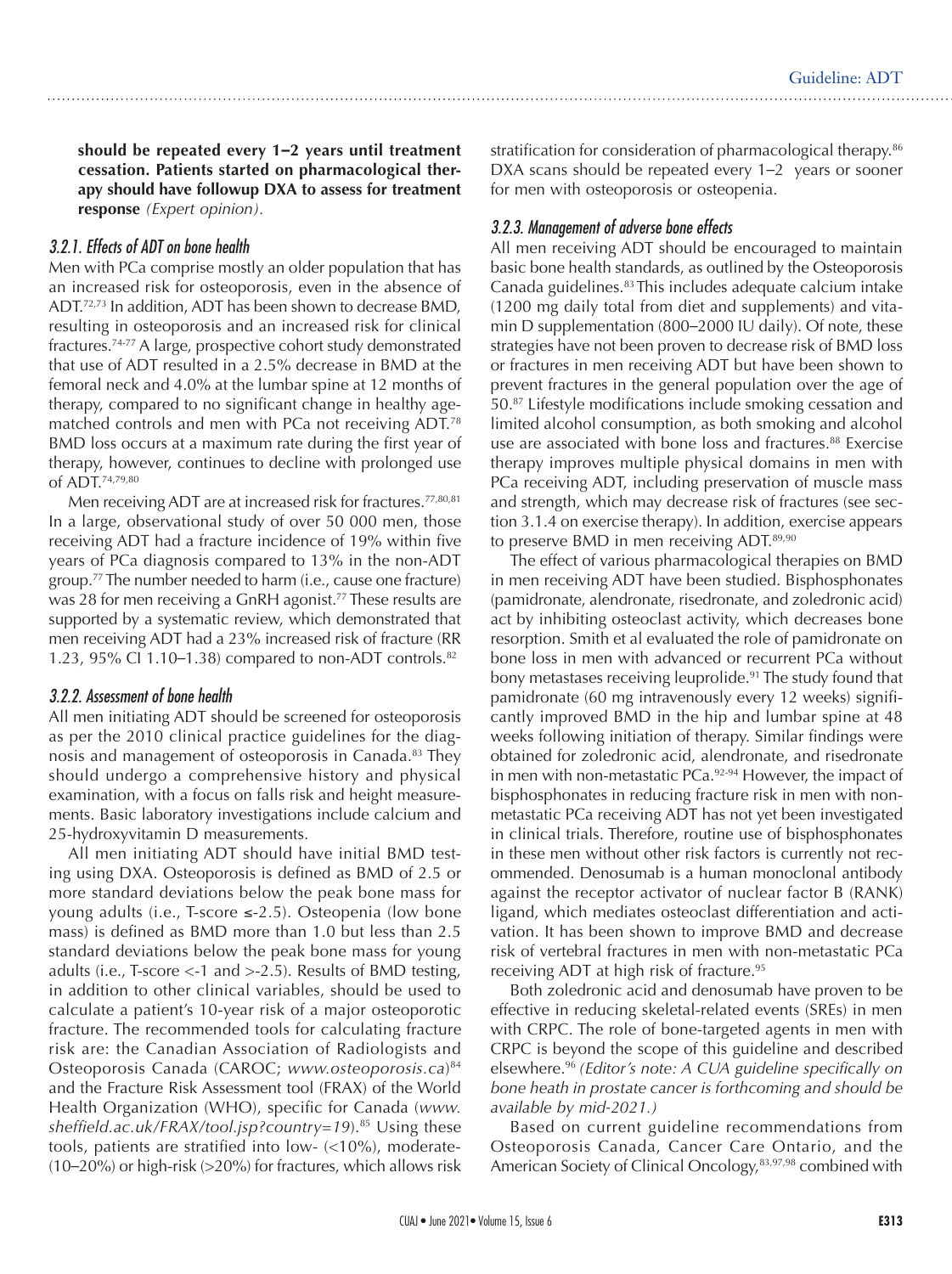the above clinical trial results, the guideline committee has made recommendations on management of bone health in men receiving ADT. A summary of available pharmacological agents is listed in Table 3.

# 3.3. Hot flashes

#### *Summary of evidence*

Hot flashes are a common and bothersome side effect of ADT.

#### *Recommendations*

- Patients should be counselled on identification and **avoidance of potential triggers** *(Expert opinion).*
- The best pharmacological therapy to treat hot flashes **remains unclear, however, several agents have shown to be effective and may be considered for use** *(LE 2, weak recommendation).*
- Use of intermittent ADT improves hot flashes and **should be considered in appropriately selected patients** *(LE 2, strong recommendation).*
- Acupuncture may have a beneficial effect and can be **considered in patients unwilling or unable to use pharmacotherapy** *(LE 3, weak recommendation).*

Vasomotor flushing or "hot flashes" occur in most men receiving ADT and are described as a sudden onset of facial sweating and discomfort. If bothersome, they can lead to a deterioration in HRQOL and may decrease compliance to ADT. Lifestyle modifications may be recommended, including avoidance of potential patient-identified triggers, commonly heat or spicy foods.<sup>99</sup>

Several pharmacological agents have been assessed in the treatment of hot flashes.<sup>100,101</sup> Gabapentin at a dose of 900 mg daily reduces hot flashes compared to placebo.<sup>101</sup> The role of venlafaxine (75 mg daily), medroxyprogesterone acetate (20 mg daily), or cyproterone acetate (100 mg daily) for reducing hot flashes in men receiving ADT was assessed in a RCT of 311 men.<sup>100</sup> The authors found a significant decrease in frequency of hot flashes using all therapies (-47.2% for venlafaxine, -94.5% for cyproterone, -83.7% for medroxyprogesterone; all p<0.001 from baseline), however, medroxyprogesterone and cyproterone appeared to be more

Table 3. Common pharmacological agents used for management of adverse bone events in men on androgen deprivation therapy

| Name of agent                | <b>Mechanism of</b><br>action   | Doses (select one option)                                             |
|------------------------------|---------------------------------|-----------------------------------------------------------------------|
| Alendronate<br>(Fosamax)     | <b>Bisphosphonate</b>           | - 10 mg orally daily<br>-70 mg orally weekly                          |
| Risedronate<br>(Actonel)     | <b>Bisphosphonate</b>           | -5 mg orally daily<br>-35 mg orally weekly<br>- 150 mg orally monthly |
| Zoledronic acid<br>(Aclasta) | Bisphosphonate                  | -5 mg intravenously<br>annually                                       |
| Denosumab<br>(Prolia)        | <b>RANK ligand</b><br>inhibitor | - 60 mg subcutaneously<br>every 6 months                              |
|                              |                                 |                                                                       |

effective than venlafaxine. Megestrol acetate has also proven to be of benefit in reducing the frequency of hot flashes in men receiving ADT.<sup>102</sup> Common pharmacological agents used for the treatment of hot flashes are listed in Table 4.

The role of complementary medicine has been investigated for treatment of hot flashes. Of these, the most widely studied is acupuncture therapy. Acupuncture has been shown to decrease hot flash symptoms by  $89-95\%$ ,  $103,104$ however, these results are not based on RCT data. In men who do not wish to receive pharmacological therapy, acupuncture may be a reasonable option, albeit based on lowquality evidence.

In a RCT of continuous ADT vs. intermittent ADT, men receiving intermittent therapy experienced significantly better scores for hot flashes  $(p<0.001)$ .<sup>105</sup> Use of intermittent ADT is discussed in further detail in the HRQOL section of this guideline.

#### 3.4. Breast events

#### *Summary of evidence*

ADT-related breast events include gynecomastia and mastodynia. Gynecomastia occurs most commonly with AA monotherapy and is a rare complication of LHRH monotherapy or combined androgen blockade.

| Table 4. Common pharmacological agents used to treat hot flashes in men receiving androgen deprivation therapy |                             |                                        |                                                                                             |  |  |
|----------------------------------------------------------------------------------------------------------------|-----------------------------|----------------------------------------|---------------------------------------------------------------------------------------------|--|--|
| Name of agent                                                                                                  | <b>Dose</b>                 | <b>Mechanism of action</b>             | <b>Health Canada-approved for hot flashes</b>                                               |  |  |
| Medroxyprogesterone<br>acetate (Provera)                                                                       | 20 mg orally daily          | Synthetic derivative of progesterone   | No                                                                                          |  |  |
| Megestrol acetate (Megace)                                                                                     | 20 mg orally twice<br>daily | Synthetic derivative of progesterone   | No                                                                                          |  |  |
| Cyproterone acetate<br>(Androcur)                                                                              | 50-100 mg orally<br>daily   | Antiandrogen                           | No (approved for palliative treatment of patients<br>with advanced prostate adenocarcinoma) |  |  |
| Gabapentin (Neurontin)                                                                                         | 900 mg orally daily         | Antiepileptic agent                    | No                                                                                          |  |  |
| Venlafaxine (Effexor)                                                                                          | 75 mg orally daily          | Selective serotonin reuptake inhibitor | No                                                                                          |  |  |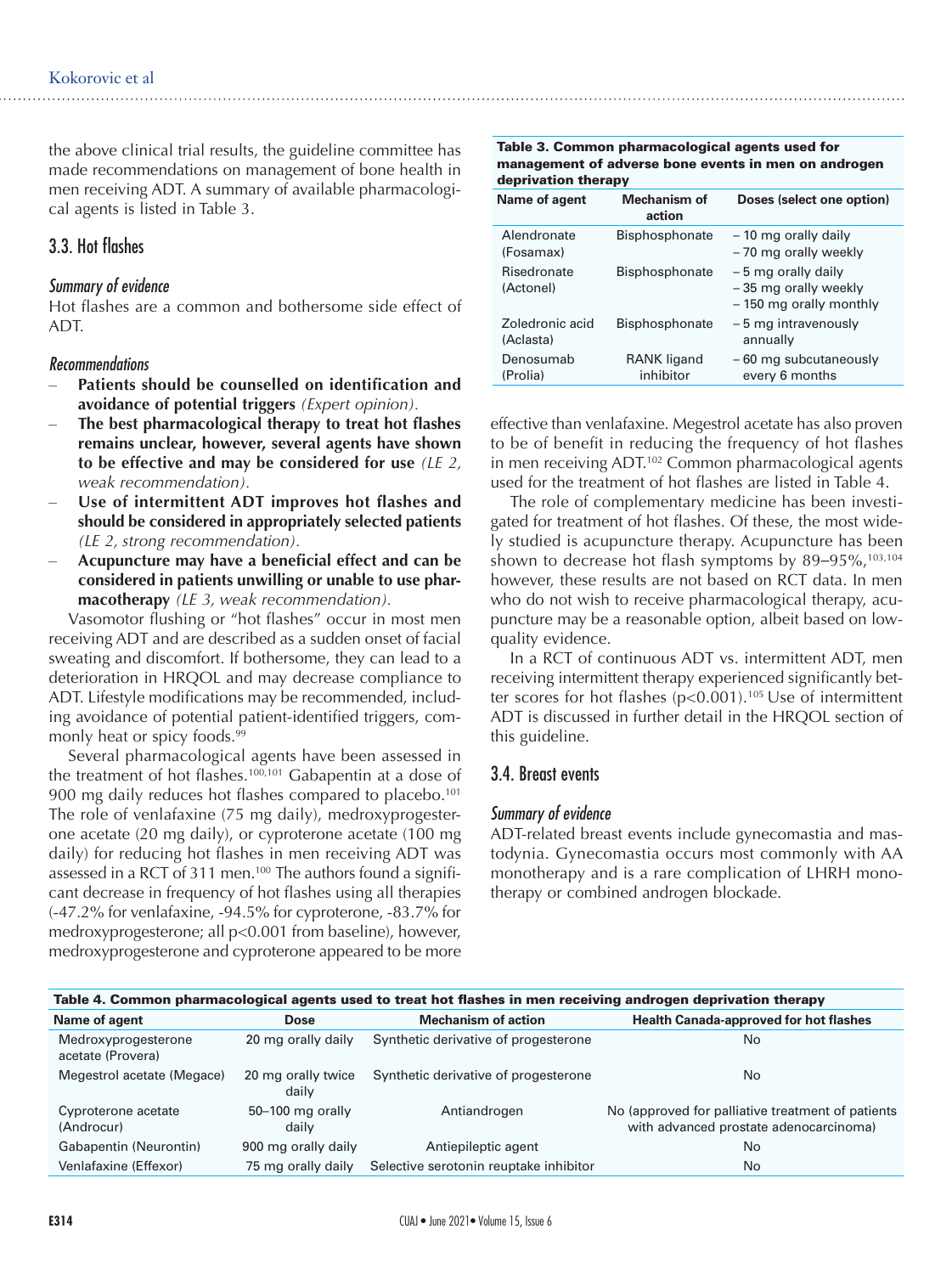#### *Recommendations*

- Prophylaxis for the prevention of gynecomastia in men **receiving ADT is not currently recommended** *(Expert opinion).*
- Tamoxifen or RT may be used for treatment of breast **events in men receiving bicalutamide monotherapy; tamoxifen is more effective than RT** *(LE 1, strong recommendation).*

Gynecomastia (increased amount of breast tissue) and mastodynia (breast tenderness), collectively referred to as breast events, can be bothersome side effects of ADT and may occur concurrently or separately. Gynecomastia occurs as a result of peripheral conversion of testosterone to estradiol, which increases the ratio of estrogen to androgen activity. It is more pronounced with AA monotherapy, with incidence reported as high as 85% in men taking 150 mg of bicalutamide.106 The incidence for patients on combined androgen blockade is lower, at 13–22%.106 Several studies have demonstrated that both tamoxifen and RT are effective prophylactic treatments for breast events.107-112 RCT data suggest that tamoxifen is more effective than a single 12-Gy fraction on the day of starting bicalutamide at preventing this complication.<sup>107,108</sup> Once breast events occur, treatments using tamoxifen or RT have been well-described.107,113-115 Tamoxifen is more effective than a single 12-Gy fraction of RT at decreasing severity of breast events after they develop in men on bicalutamide therapy.<sup>107</sup>

### 3.5. Cognitive function

#### *Summary of evidence*

Use of ADT in men with PCa may be associated with changes in cognition, depression, and development of dementia; however, evidence related to causality remains weak and further prospective data are needed.

#### *Recommendations*

#### **Men receiving ADT should be monitored for cognitive decline and depression throughout duration of treatment** *(Expert opinion).*

The effect of ADT on cognition was measured by clinical studies, both subjectively (through self-reported symptoms) and objectively (using standardized cognitive tests). Changes in cognition have been associated with receiving ADT in 25–50% of patients.116,117 Self-reported cognitive changes of ADT included difficulties with concentration, information processing, verbal fluency, visual information processing, visuospatial function, memory, and executive function, as well as neuro-fatigue and apathy. The severity of reported symptoms varied greatly from minor challenges like forgetting an item on a to-do list, to more serious effects that compromised daily functioning.116,117 Studies that assessed cognition objectively have found men on ADT had impairments in verbal memory,<sup>118</sup> spatial abilities,<sup>119</sup> and attention.<sup>120</sup> However, other studies have found no appreciable effect of ADT on cognition, $116,121,122$  or a decline for only a subset of participants.123 Some studies have even reported an improvement in verbal memory<sup>124</sup> or a reduced risk of dementia.<sup>125</sup>

Furthermore, ADT may be associated with development of depressive symptoms.126 Specifically, ADT has been associated with increased rates of major depression and worsening depressive symptoms without an increased risk of suicidality.126 Several recent studies and a meta-analysis concluded that men receiving ADT are at increased risk for developing dementia and/or Alzheimer's disease compared to men with PCa not receiving ADT.<sup>127</sup> The differences in the studies' findings may reflect a variation in their methodology, including the regimen of ADT treatment (continuous or intermittent), methods (surgical or medical castration), the use of other concomitant treatments (e.g., radiation), and the nature of control groups (healthy control or men with PCa not on ADT).128-130 Given the conflicting data, RCTs in this setting are warranted.

### 3.6. Fatigue and anemia

#### *Summary of evidence*

Fatigue is a noticeable side effect of ADT and the underlying cause is often multifactorial. Anemia occurs commonly in men receiving ADT but is mild in most cases and often does not warrant treatment.

#### *Recommendations*

- **Men experiencing fatigue should be counselled to participate in exercise therapy** *(LE 2, strong recommendation).*
- – **Men with severe anemia or those with a decline in hemoglobin that exceeds the expected response to ADT alone should be referred for further evaluation** *(Expert opinion).*

Fatigue is a noticeable side effect of ADT.<sup>131</sup> The underlying mechanism likely relates to the detrimental physical effects of ADT combined with poor HRQOL in certain men. It may also be associated with depression.<sup>132</sup> Fatigue is best treated with exercise therapy, with multiple well-designed clinical trials reporting a beneficial outcome.133 Recently, Taafee et al found that various exercise regimens are effective at reducing fatigue in men receiving ADT, and that men with the highest levels of fatigue were most likely to benefit from therapy.134 Suggested exercise regimens are outlined in section 3.1.4.

Anemia is a common side effect of ADT and is usually normocytic and normochromic.<sup>135</sup> Most studies report a decrease in hemoglobin levels by 1-2 ng/dL from baseline,<sup>135</sup> which is unlikely to cause clinically relevant outcomes. However, symptomatic anemia may be more pronounced in men with metastatic PCa and pre-existing cancer-associated anemia.135 The impact of anemia on fatigue in men receiving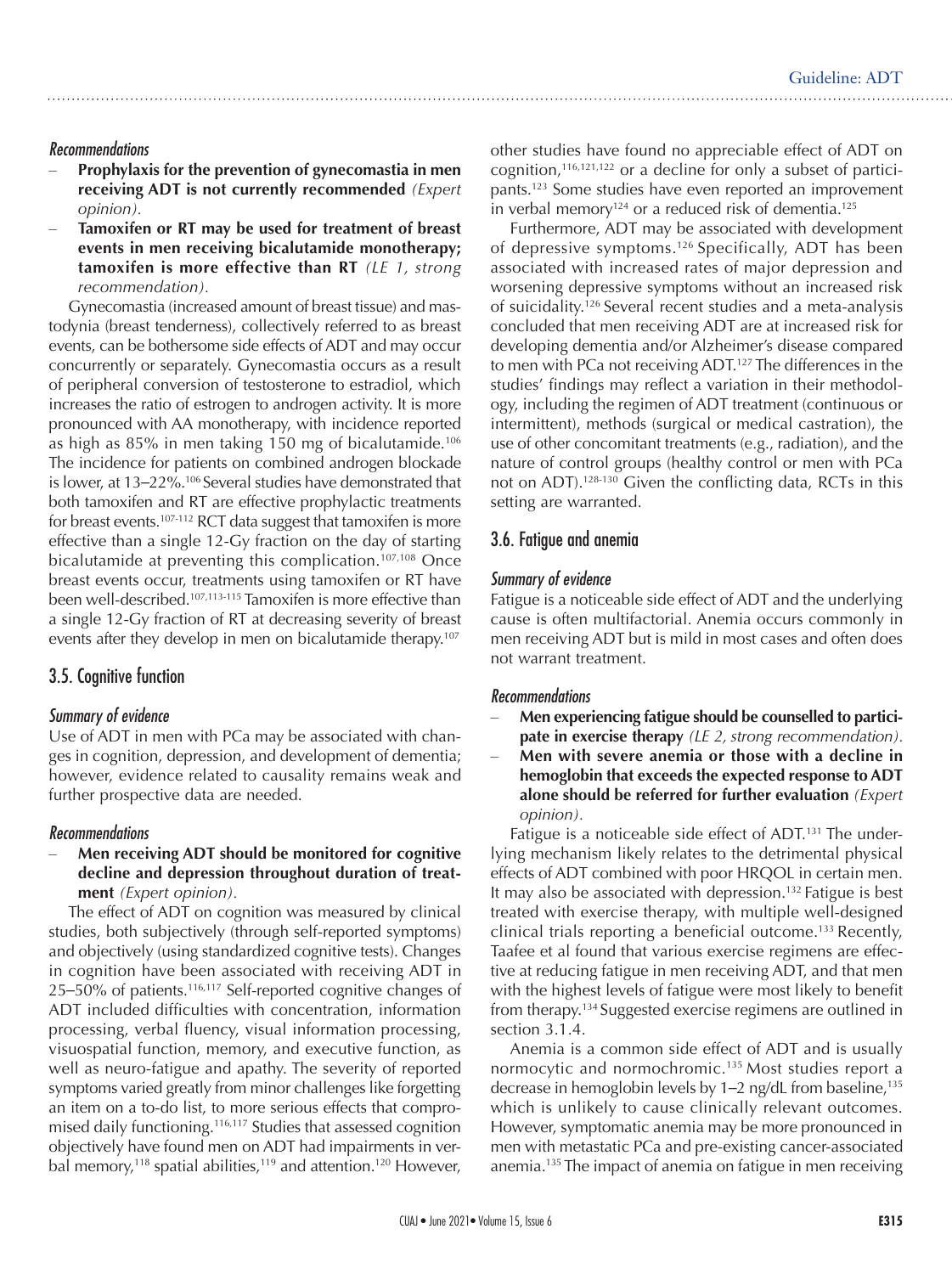ADT remains unknown but is a likely contributor. Treatment is rarely indicated but may include blood transfusion and erythropoietin in severe cases. As most causes of anemia are multifactorial, patients should be investigated for common secondary underlying causes (i.e., iron deficiency, vitamin B12 or folate deficiency) if the anemia is severe or the hemoglobin decreases more than what is expected for ADT alone. In these cases, referral to a hematologist may be beneficial.

#### 3.7. Sexual function

#### *Summary of evidence*

ADT impacts multiple domains of sexual function, including body image, loss of libido, and erectile function.

#### *Recommendations*

- In men desiring improved sexual function, referral to a **sex therapist for multimodal treatment should be considered** *(Expert opinion).*
- Intermittent ADT may improve libido and erectile func**tion and should be considered in appropriately selected patients** *(LE 1, strong recommendation).*

The effect of ADT on sexual dysfunction is profound. Multiple domains of sexual function are impacted, and include decreased penile and testicular size, loss of libido (in up to 90% of men), decreased sensitivity to sexual stimulation, and erectile dysfunction.<sup>132</sup> In one study, penile length decreased from an average of 10.76 cm to 8.05 cm after 15 months of ADT and plateaued thereafter.136 Pathological studies have shown significant testicular atrophy in men receiving ADT.106 These changes, combined with alterations in weight, muscle mass, and gynecomastia, may have a detrimental impact on self-perceived body image leading to poor sexual function and decreased partner intimacy.

Various interventions are available to help men improve sexual function while receiving ADT. Patients require appropriate pre-treatment counselling regarding side effects, particularly with respect to body image. Referrals to psychosocial support groups and/or sex therapists should be offered to interested patients. Erectile dysfunction may be treated with various interventions, including phosphodiesterase inhibitors; however, treatment efficacy may be poor without adequate mental and physical arousal.<sup>137</sup> Intermittent ADT has been shown to improve sexual function and should be considered in appropriate patients.

#### 3.8. Health-related quality of life

#### *Summary of evidence*

Patients on ADT experience significant decrements in multiple HRQOL domains.

#### *Recommendations*

- Exercise therapy should be encouraged in all men to **improve HRQOL during treatment** *(LE 2, strong recommendation).*
- Intermittent ADT improves HRQOL and should be con**sidered in appropriately selected patients** *(LE 1, strong recommendation).*

#### *3.8.1. Impact of ADT on HRQOL*

The constellation of ADT-induced side effects involves multiple organ systems that have the potential to affect several functional and psychological domains. Not surprisingly, multiple HRQOL measures are impacted by hormonal therapy. Men with PCa are a vulnerable population that suffer from anxiety and distress, and the addition of further HRQOL stressors secondary to ADT warrants discussion.

Several reports regarding the impact of ADT on many HRQOL measures are available. In a population-based, prospective cohort study that included 1600 men with localized PCa and age-matched controls, patients on ADT were more likely to experience a decline in general physical and mental health scores at three years of followup.138 Likewise, Fowler et al found a profound decrement on multiple HRQOL indices in men receiving ADT following radical prostatectomy, including impact of cancer and treatment; worries about cancer and dying; and concerns regarding body image, mental health, general health, activity, and energy.<sup>139</sup> These results are compatible with RCT data, which have consistently demonstrated a significant deterioration in sexual function in men receiving various forms of ADT.<sup>140,141</sup> The aforementioned studies evaluated mostly historical cohorts, but contemporary data using validated questionnaires report similar findings. Specifically, studies have found lower vitality and hormonal HRQOL scores in patients receiving neoadjuvant ADT prior to RT.<sup>142,143</sup> The lower vitality and hormonal scores may indicate worse hot flashes, depression, lack of energy, and increased body weight. Overall, the data support a significant impact on various HRQOL measures in men with PCa receiving ADT.

#### *3.8.2. Exercise therapy for improving HRQOL*

The impact of ADT on HRQOL may in part be mitigated by exercise therapy. This intervention has been addressed by several RCTs, most of which have shown favorable results.43,63 Systematic reviews on this topic have also reported an improvement in many HRQOL parameters in men receiving ADT undergoing exercise therapy.144 Together, these data support exercise therapy as a reasonable strategy to offset detriments in HRQOL that occur with ADT. The duration and type of exercise for optimal benefit remains unknown, however, physicians may follow published guidelines regarding exercise therapy in patients with cancer,  $70,71$ reviewed elsewhere in this text.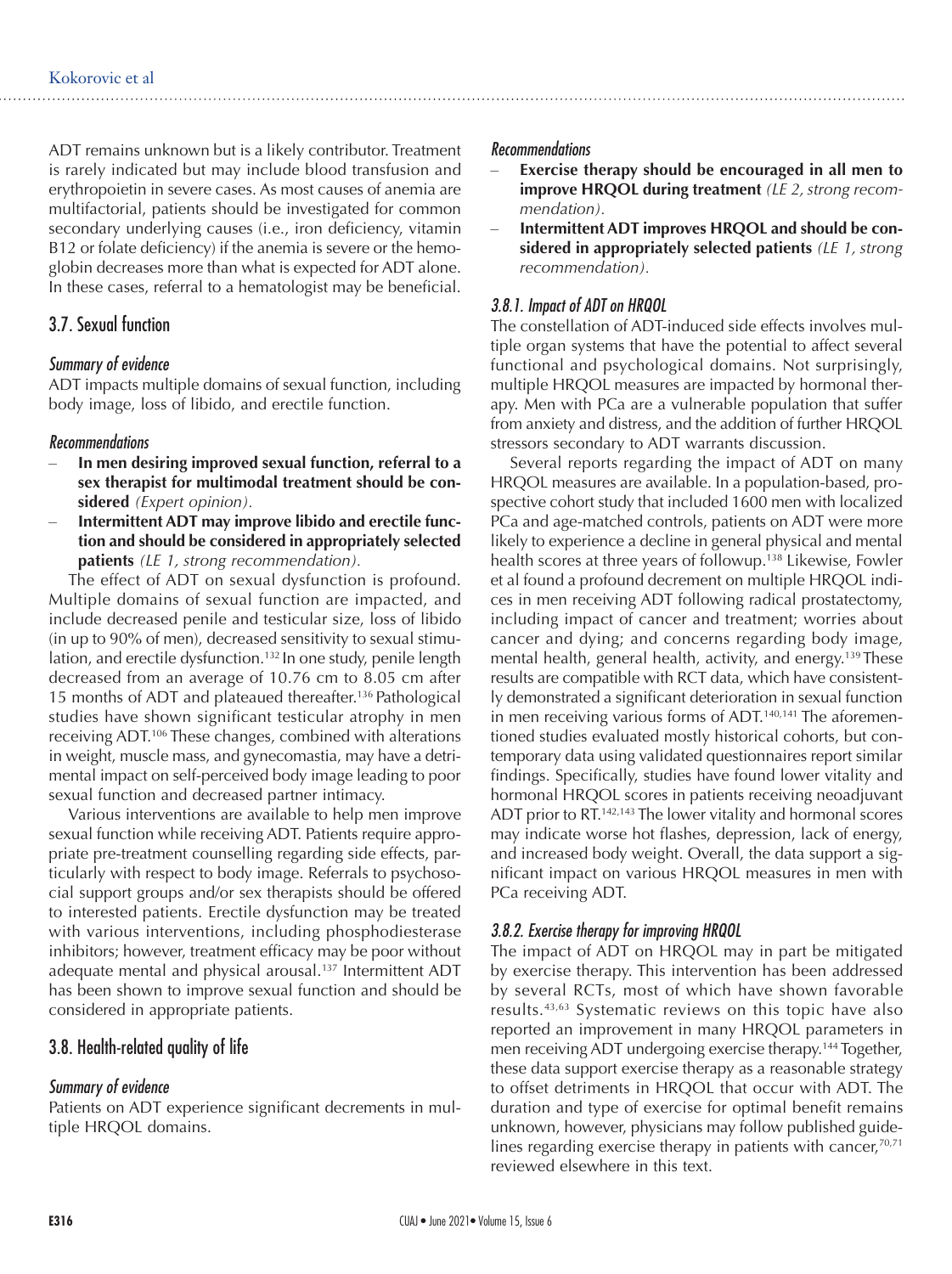#### *3.8.3. Intermittent ADT*

Another strategy to reduce the impact of ADT on HRQOL is use of intermittent therapy. The Canadian PR7 trial was a RCT that compared continuous vs. intermittent ADT in patients with biochemical recurrence after definitive RT and no evidence of metastases.105 There was no difference in outcomes with respect to overall survival (8.8 vs. 9.1 years, HR 1.02, 95% CI 0.86–1.21) between the two treatment arms. A caveat to this finding is that an unplanned subgroup analysis demonstrated worse survival in men with Gleason >7 on intermittent therapy. Notably, more men in the intermittent group died of disease-specific causes, while men in the continuous arm experienced more non-cancer-related deaths. Improvements in multiple HRQOL domains were seen in the intermittent group, including physical function, fatigue, hot flashes, urinary problems, and erectile dysfunction. Desire for sexual activity was also improved in the intermittent group.

The role of intermittent ADT in men with metastatic disease is controversial. Hussein et al performed a phase 3 trial in men with newly diagnosed, metastatic, hormone-sensitive PCa randomized to continuous vs. intermittent ADT.<sup>145</sup> The co-primary endpoints were non-inferiority of intermittent ADT in terms of overall survival and assessment of HRQOL at three months following randomization. Men in the intermittent therapy arm appeared to have worse survival compared to continuous treatment, however, the results were deemed to be statistically inconclusive. At three months following randomization, there was a statistically significant improvement in erectile dysfunction and mental health for men receiving intermittent therapy. Physical functioning, libido, and vitality trended towards a benefit from intermittent ADT, however, the results did not reach statistical significance.

Overall, the decision to proceed with intermittent or continuous ADT must be individualized to patient preferences, expectations with respect to impact of therapy on HRQOL, and disease status. Appropriate counselling and shared decision-making are critical to assure an appropriate balance between favorable HRQOL outcomes and acceptable oncological control. In general, men with non-metastatic PCa are likely to benefit from intermittent ADT without major concern for compromised oncological outcomes, while those with metastatic PCa should be considered for intermittent therapy with caution. The HERO trial assessing the efficacy and safety of the oral GnRH antagonist, relugolix, demonstrated substantially improved testosterone recovery in men receiving relugolix compared to leuprolide, which may have important implications for intermittent ADT and HRQOL.31 This will need to be addressed in future clinical trial settings.

# **4. Conclusions and future directions**

ADT improves survival in men with PCa; however, it is associated with multiple adverse events that span across multiple organ systems (Table 5). Patients require appropriate counselling regarding adverse effects, and therapy should be reserved only for patients that are likely to derive an oncological benefit. A partnership between the urologist and primary care providers using a multidisciplinary approach is imperative to mitigate complications that may occur in response to ADT (Fig. 1). This has become increasingly important in an era of rapidly emerging and effective pharmacological therapies for advanced PCa, for which ADT remains a mainstay.

Competing interests: Dr. So has been an advisory board member for AbbVie, Amgen, Astellas, Bayer, Janssen, Ferring, and TerSera; and has participated in clinical trials supported by Astellas, Ferring, and Janssen. Dr. Izard has received a grant(s) or honoraria from AbbVie, Astellas, Bayer, Ferring, Janssen, and Sanofi; and has participated in clinical trials supported by AbbVie, Astellas, AstraZeneca, Bayer, Janssen, and Merck. Dr. Saad has been an advisory board member for and has received payment/honoraria from AbbVie, Amgen, Astellas, Bayer, Janssen, and Sanofi; and has participated in clinical trials supported by Amgen, Astellas, Bayer, Janssen, and Sanofi. Dr. Shayegan has been an advisory board member for Astellas, Bayer, and Janssen; and has received a research



Fig. 1. Multidisciplinary approach to managing patients on androgen deprivation therapy (ADT). BMD: bone mineral density; BMI: body mass index; CUA: Canadian Urological Association; DXA: dual energy x-ray absorptiometry; HDL: high-density lipoprotein; LDL: low-density lipoprotein; MACE: major adverse cardiac events; PCP: primary care physician; VTE: venous thromboembolism.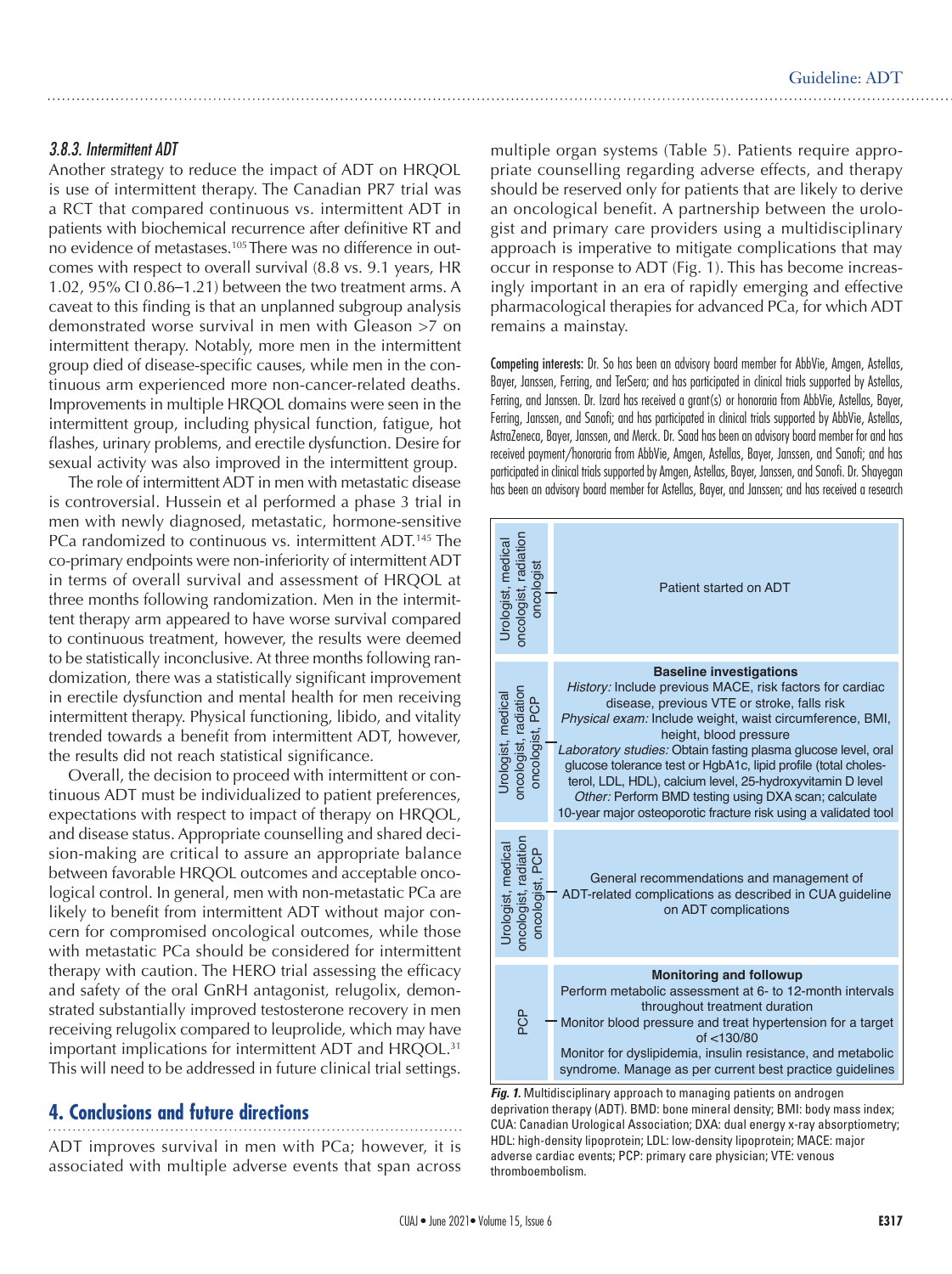| Table 5. Summary of adverse events associated with androgen deprivation therapy |                                                                                                                                                                             |                                                                                                                                                                                                                                                                                                                                                                                                     |  |  |  |
|---------------------------------------------------------------------------------|-----------------------------------------------------------------------------------------------------------------------------------------------------------------------------|-----------------------------------------------------------------------------------------------------------------------------------------------------------------------------------------------------------------------------------------------------------------------------------------------------------------------------------------------------------------------------------------------------|--|--|--|
| <b>Complication</b>                                                             | <b>Summary of events</b>                                                                                                                                                    | <b>Management</b>                                                                                                                                                                                                                                                                                                                                                                                   |  |  |  |
| Cardiovascular<br>disease                                                       | Increased risk of cardiac events<br>Increased risk of stroke<br>Increased risk of DVT/PE                                                                                    | 1. Lifestyle changes to promote healthy diet and weight<br>2. Smoking cessation<br>3. Exercise therapy<br>4. Monitoring and medical optimization of blood glucose, blood pressure,<br>lipid profiles<br>5. Consider use of GnRH antagonist in patients with significant cardiac<br>comorbidities<br>6. Consider referral to cardiac oncology                                                        |  |  |  |
| Change in body<br>composition                                                   | <b>Increased BMI</b><br>Increased percentage body fat<br>Decreased muscle mass                                                                                              | 1. Lifestyle changes to promote healthy diet and weight<br>2. Exercise therapy<br>3. Monitoring and medical optimization of blood glucose, blood pressure,<br>lipid profiles                                                                                                                                                                                                                        |  |  |  |
| Change in<br>metabolic<br>parameters                                            | Insulin resistance/glucose intolerance<br>Increased risk for incident diabetes<br>Worse glycemic control<br>Altered lipid profiles<br>Increased risk for metabolic syndrome | 1. Lifestyle changes to promote healthy diet and weight<br>2. Exercise therapy<br>3. Monitoring and medical optimization of blood glucose, blood pressure,<br>lipid profiles                                                                                                                                                                                                                        |  |  |  |
| Bone health                                                                     | <b>Decreased BMD</b><br>Increased risk for osteoporosis<br>Increased risk for clinical fractures                                                                            | 1. Smoking and alcohol cessation<br>2. Adequate calcium intake (1200 mg daily) and vitamin D<br>supplementation (800-1000 IU daily)<br>3. Exercise therapy<br>4. Pharmacological therapy with a bisphosphonate or denosumab for<br>men with risk factors for bone fracture (i.e., previous history of low<br>trauma fracture, diagnosis of osteoporosis, moderate or high 10-year<br>fracture risk) |  |  |  |
| Hot flashes                                                                     |                                                                                                                                                                             | 1. Avoidance of triggers<br>2. Pharmacological therapy<br>3. Consider acupuncture<br>4. Consider intermittent ADT                                                                                                                                                                                                                                                                                   |  |  |  |
| <b>Breast events</b>                                                            | Gynecomastia<br>Mastodynia                                                                                                                                                  | 1. Treatment with tamoxifen or low-dose RT (tamoxifen preferred)<br>2. Surgical management for select patients                                                                                                                                                                                                                                                                                      |  |  |  |
| Cognitive function                                                              | Concentration<br>Memory<br>Dementia<br>Depression                                                                                                                           | 1. Evidence for causality is weak<br>2. Appropriate patient education and monitoring of symptoms                                                                                                                                                                                                                                                                                                    |  |  |  |
| Fatigue and<br>anemia                                                           |                                                                                                                                                                             | 1. Exercise therapy for fatigue<br>2. Workup secondary causes of anemia and referral to hematology<br>when indicated                                                                                                                                                                                                                                                                                |  |  |  |
| Impaired sexual<br>function                                                     | Decreased penile and testicular size<br>Loss of libido<br>Decreased sensitivity to sexual stimulation<br>Erectile dysfunction                                               | 1. Appropriate pre-treatment counselling<br>2. Sex therapy<br>3. PDE-5 inhibitor and other ED therapies where appropriate<br>4. Consider intermittent ADT                                                                                                                                                                                                                                           |  |  |  |
| Quality of life                                                                 | Multiple domains                                                                                                                                                            | 1. Exercise therapy<br>2. Consider intermittent ADT                                                                                                                                                                                                                                                                                                                                                 |  |  |  |

ADT: androgen deprivation therapy; BMD: bone mineral density; BMI: body mass index; DVT: deep vein thrombosis; GnRH: gonadotropin releasing hormone; ED: erectile dysfunction; PE: pulmonary embolism; RT: radiation therapy.

grant from Janssen. Dr. Aprikian has been an advisory board member for AbbVie, Astellas, and Bayer; and has received grants from AbbVie, Astellas Bayer, Sanofi, and TerSera. Dr. Rendon has been an advisory board and speakers' bureau member for and has received honoraria from AbbVie, Amgen, Astellas, AstraZeneca, Bayer, Ferring, Jansen, and Sanofi. The remaining authors report no competing personal or financial interests related to this work. The remaining authors report no competing personal or financial interests related to this work.

Prior to publication, this guideline was reviewed and approved by the CUA Guidelines Committee, CUA members at large, and the CUA Board..

#### References

- 1. 2020, Canadian Cancer Statistics 2020. Canadian Cancer Society.
- 2. Canadian Cancer Society's Advisory Committee on Cancer Statistics. Canadian Cancer Statistics 2018. Toronto, ON: Canadian Cancer Society, 2018.
- 3. Center for Evidence-Based Medicine (CEBM), 2018. Available at: https://www.cebm.net. Accessed Feb. 13, 2021.
- 4. The Grading of Recommendations: Assessment, Development, and Evaluation (GRADE) working group, 2018. Available at: http://www.gradeworkinggroup.org. Accessed Feb. 12, 2021.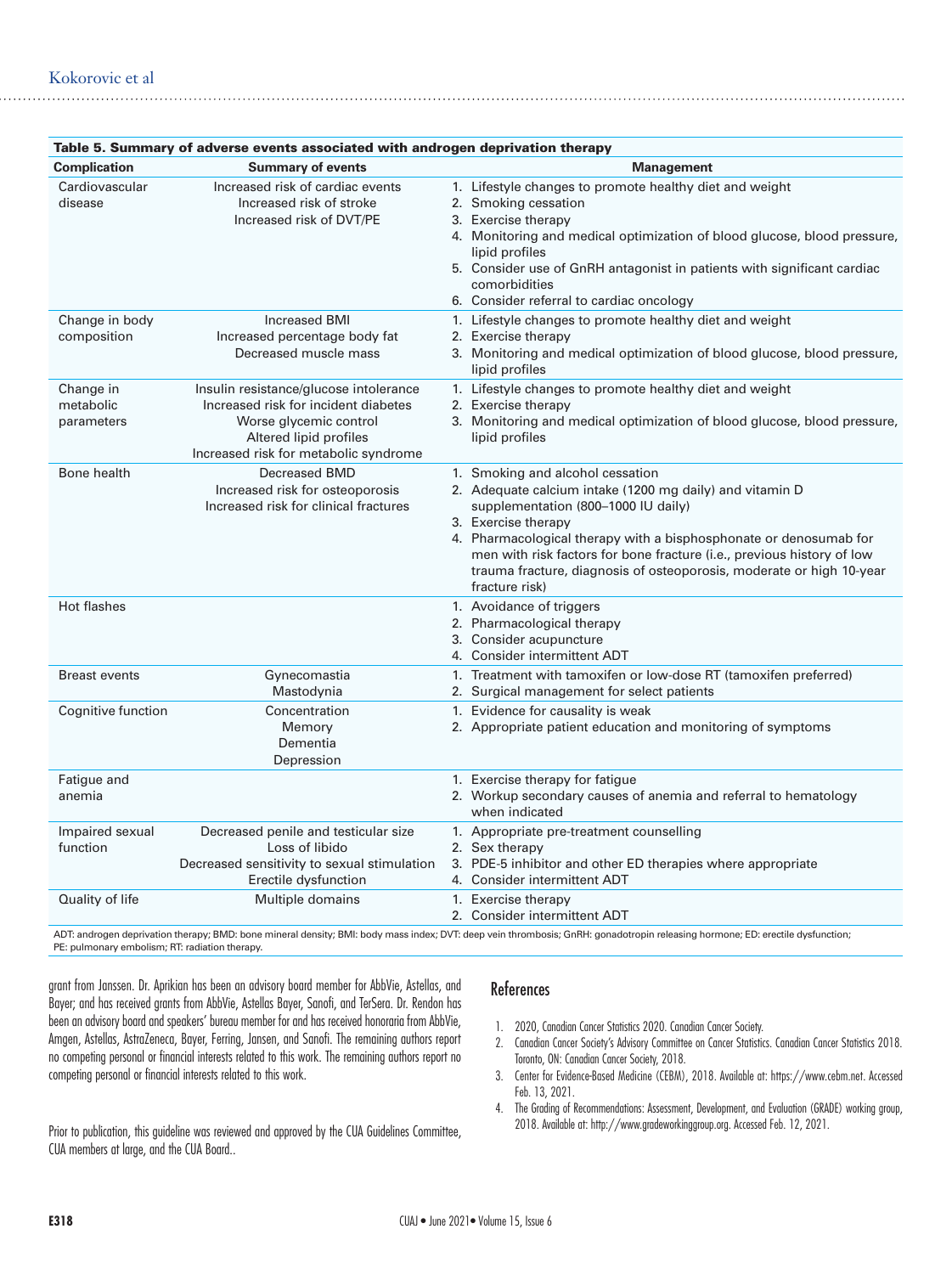- 5. Pagliarulo V. Androgen Deprivation Therapy for Prostate Cancer. In: Schatten H, editor. Molecular & Diagnostic Imaging in Prostate Cancer: Clinical Applications and Treatment Strategies. Cham: Springer International Publishing; 1-30., 2018. https://doi.org/10.1007/978-3-319-99286-0\_1
- 6. Trachtenberg J, Gittleman M, Steidle C, et al. A phase 3, multicenter, open-label, randomized study of abarelix vs. leuprolide plus daily antiandrogen in men with prostate cancer. *J Urol* 2002; 167:1670-4. https://doi.org/10.1097/00005392-200204000-00021
- 7. Chowdhury S, Robinson D, Cahill D, et al. Causes of death in men with prostate cancer: An analysis of 50 000 men from the Thames Cancer Registry. *BJU Int* 2013;112:182-9. https://doi.org/10.1111/ bju.12212
- 8. Levine GN, D'Amico AV, Berger P, et al. Androgen-deprivation therapy in prostate cancer and cardiovascular risk: A science advisory from the American Heart Association, American Cancer Society, and American Urological Association: endorsed by the American Society for Radiation Oncology. *Circulation* 2010;121:833-40. https://doi.org/10.1161/CIRCULATIONAHA.109.192695
- 9. U.S. Food & Drug Administration. FDA drug safety communication: update to ongoing safety review of GnRH agonists and notification to manufacturers of GnRH agonists to add new safety information to labeling regarding increased risk of diabetes and certain cardiovascular diseases. [Online] 2010. Available at: https://www.fda.gov/Drugs/DrugSafety/ ucm229986.htm. Accessed Feb. 13, 2021.
- 10. GnRH agonists: Heart-related risk in men treated for prostate cancer. [Online] 2011. Available at: https://www.healthycanadians.gc.ca/recall-alert-rappel-avis/hc-sc/2011/13541a-eng.php. Accessed Feb. 13, 2021.
- 11. Saigal CS, Gore JL, Krupski TL, et al. Androgen deprivation therapy increases cardiovascular morbidity in men with prostate cancer. *Cancer* 2007;110:1493-1500. https://doi.org/10.1002/cncr.22933
- 12. Keating NL, O'Malley AJ, Smith MR. Diabetes and cardiovascular disease during androgen deprivation therapy for prostate cancer. *J Clin Oncol* 2006;24:4448-56. https://doi.org/10.1200/JCO.2006.06.2497
- 13. Keating NL, O'Malley A, Freedland SJ, et al. Diabetes and cardiovascular disease during androgen deprivation therapy: Observational study of veterans with prostate cancer. *J Natl Cancer Inst* 2012;104:1518-23.
- 14. Wirth MP, See WA, McLeod DG, et al. Bicalutamide 150 mg in addition to standard care in patients with localized or locally advanced prostate cancer: Results from the second analysis of the early prostate cancer program at median followup of 5.4 years. *J Urol* 2004;172:1865-70. https://doi.org/10.1097/01. ju.0000140159.94703.80
- 15. Jespersen CG, Nørgaard M, Borre M. Androgen-deprivation therapy in treatment of prostate cancer and risk of myocardial infarction and stroke: A nationwide Danish population-based cohort study. *Eur Urol* 2014;65:704-9. https://doi.org/10.1016/j.eururo.2013.02.002
- 16. Roach M 3rd, Bae K, Speight J, et al. Short-term neoadjuvant androgen deprivation therapy and externalbeam radiotherapy for locally advanced prostate cancer: Long-term results of RTOG 8610. *J Clin Oncol*  2008;26:585-91. https://doi.org/10.1200/JCO.2007.13.9881
- 17. Efstathiou JA, Bae K, Shipley WU, et al. Cardiovascular mortality after androgen deprivation therapy for locally advanced prostate cancer: RTOG 85-31. *J Clin Oncol* 2009;27:92-9. https://doi.org/10.1200/ JCO.2007.12.3752
- 18. Voog JC, Paulus R, Shipley WU, et al. Cardiovascular mortality following short-term androgen deprivation in clinically localized prostate cancer: An analysis of RTOG 94-08. *Eur Urol* 2016; 69:204-10. https://doi.org/10.1016/j.eururo.2015.08.027
- 19. D'Amico AV, Denham JW, Crook J, et al. Influence of androgen suppression therapy for prostate cancer on the frequency and timing of fatal myocardial infarctions. *J Clin Oncol* 2007; 25:2420-5. https://doi.org/10.1200/JCO.2006.09.3369
- 20. Zhao J, Zhu S, Sun L, et al. Androgen deprivation therapy for prostate cancer is associated with cardiovascular morbidity and mortality: A meta-analysis of population-based observational studies. *PLoS One* 2014;9:e107516. https://doi.org/10.1371/journal.pone.0107516
- 21. Bosco C, Bosnyak Z, Malmberg A, et al. Quantifying observational evidence for risk of fatal and nonfatal cardiovascular disease following androgen deprivation therapy for prostate cancer: A meta-analysis. *Eur Urol* 2015;68:386-96. https://doi.org/10.1016/j.eururo.2014.11.039
- 22. Nguyen PL, Je Y, Schutz FA, et al. Association of androgen deprivation therapy with cardiovascular death in patients with prostate cancer: A meta-analysis of randomized trials. *JAMA* 2011;306:2359-66. https://doi.org/10.1001/jama.2011.1745
- 23. O'Farrell S, Garmo H, Holmberg L, et al. Risk and timing of cardiovascular disease after androgen-deprivation therapy in men with prostate cancer. *J Clin Oncol* 2015;33:1243-51. https://doi.org/10.1200/ JCO.2014.59.1792
- 24. Ziehr DR, Chen MH, Zhang D, et al. Association of androgen-deprivation therapy with excess cardiac-specific mortality in men with prostate cancer. *BJU Int* 2015;116:358-65. https://doi.org/10.1111/bju.12905
- 25. Nanda A, Chen MH, Braccioforte MH, et al. Hormonal therapy use for prostate cancer and mortality in men with coronary artery disease-induced congestive heart failure or myocardial infarction. *JAMA* 2009;302:866-73. https://doi.org/10.1001/jama.2009.1137
- 26. Knutsson A, Hsiung S, Celik S, et al. Treatment with a GnRH receptor agonist, but not the GnRH receptor antagonist degarelix, induces atherosclerotic plaque instability in ApoE(-/-) mice. *Sci Rep* 2016;6:26220. https://doi.org/10.1038/srep26220
- 27. Hopmans SN, Duivenvoorden WC, Werstuck GH, et al. GnRH antagonist associates with less adiposity and reduced characteristics of metabolic syndrome and atherosclerosis compared with orchiectomy and GnRH agonist in a preclinical mouse model. *Urol Oncol* 2014;32:1126-34. https://doi.org/10.1016/j. urolonc.2014.06.018
- 28. Albertsen PC, Klotz L, Tombal B, et al. Cardiovascular morbidity associated with gonadotropin releasing hormone agonists and an antagonist. *Eur Urol* 2014;65:565-73. https://doi.org/10.1016/j. eururo.2013.10.032
- 29. Margel D, Peer A, Ber Y, et al. Cardiovascular morbidity in a randomized trial comparing GnRH agonist and GnRH antagonist among patients with advanced prostate cancer and pre-existing cardiovascular disease. *J Urol* 2019;202:1199-1208. https://doi.org/10.1097/JU.0000000000000384
- 30. Scailteux LM, Vincendeau S, Balusson F, et al. Androgen deprivation therapy and cardiovascular risk: No meaningful difference between GnRH antagonist and agonists— a nationwide, population-based cohort study based on 2010–2013 French Health Insurance data. *Eur J Cancer* 2017;77:99-108. https://doi.org/10.1016/j.ejca.2017.03.002
- 31. Shore ND, Saad F, Cookson MS, et al. Oral relugolix for androgen-deprivation therapy in advanced prostate cancer. *N Engl J Med* 2020;382:2187-96. https://doi.org/10.1056/NEJMoa2004325
- 32. Ehdaie B, Atoria CL, Gupta A, et al. Androgen deprivation and thromboembolic events in men with prostate cancer. *Cancer* 2012;118:3397-3406. https://doi.org/10.1002/cncr.26623
- 33. Klil-Drori AJ, Yin H, Tagalakis V, et al. Androgen deprivation therapy for prostate cancer and the risk of venous thromboembolism*. Eur Urol* 2016;70:56-61. https://doi.org/10.1016/j.eururo.2015.06.022
- 34. Guo Z, Huang Y, Gong L, et al. Association of androgen deprivation therapy with thromboembolic events in patients with prostate cancer: A systematic review and meta-analysis. *Prostate Cancer Prostatic Dis* 2018;21:451-60. https://doi.org/10.1038/s41391-018-0059-4
- 35. Nead KT, Boldbaatar N, Yang DD, et al. Association of androgen deprivation therapy and thromboembolic events: A systematic review and meta-analysis. *Urology* 2018;114:155-62. https://doi.org/10.1016/j. urology.2017.11.055
- 36. Smith MR, Finkelstein JS, McGovern FJ, et al. Changes in body composition during androgen deprivation therapy for prostate cancer. *J Clin Endocrinol Metab* 2002;87:599-603. https://doi.org/10.1210/ jcem.87.2.8299
- 37. Berruti A, Dogliotti L, Terrone C, et al. Changes in bone mineral density, lean body mass, and fat content as measured by dual energy x-ray absorptiometry in patients with prostate cancer without apparent bone metastases given androgen deprivation therapy. *J Urol* 2002;167:2361-7. https://doi.org/10.1016/ S0022-5347(05)64985-3
- 38. Smith MR. Changes in fat and lean body mass during androgen-deprivation therapy for prostate cancer. *Urology* 2004;63:742-5. https://doi.org/10.1016/j.urology.2003.10.063
- 39. Haseen F, Murray LJ, Cardwell CR, et al. The effect of androgen deprivation therapy on body composition in men with prostate cancer: Systematic review and meta-analysis. *J Cancer Surviv* 2010;4:128-39. https://doi.org/10.1007/s11764-009-0114-1
- 40. Cheung AS, Tinson AJ, Milevski SV, et al. Persisting adverse body composition changes 2 years after cessation of androgen deprivation therapy for localized prostate cancer. *Eur J Endocrinol* 2018;179:21-9. https://doi.org/10.1530/EJE-18-0117
- 41. Spry NA, Taaffe DR, England PJ, et al. Long-term effects of intermittent androgen suppression therapy on lean and fat mass: A 33-month prospective study. *Prostate Cancer Prostatic Dis* 2013;16:67-72. https:// doi.org/10.1038/pcan.2012.33
- 42. Storer TW, Miciek R, Travison TG. Muscle function, physical performance, and body composition changes in men with prostate cancer undergoing androgen deprivation therapy. *Asian J Androl* 2012;14:204-21. https://doi.org/10.1038/aja.2011.104
- 43. Cormie P, Zopf EM. Exercise medicine for the management of androgen deprivation therapy —related side effects in prostate cancer. *Urol Oncol* 2020;38:62-70. https://doi.org/10.1016/j.urolonc.2018.10.008
- 44. Bylow K, Dale W, Mustian K, et al. Falls and physical performance deficits in older patients with prostate cancer undergoing androgen deprivation therapy. *Urology* 2008;72:422-7. https://doi.org/10.1016/j. urology.2008.03.032
- 45. Calle EE, Rodriguez C, Walker-Thurmond K, et al. Overweight, obesity, and mortality from cancer in a prospectively studied cohort of U.S. adults. *N Engl J Med* 2003;348:1625-38. https://doi.org/10.1056/ NEJMoa021423
- 46. Efstathiou JA, Bae K, Shipley WU, et al. Obesity and mortality in men with locally advanced prostate cancer: Analysis of RTOG 85-31. *Cancer* 2007;110:2691-9. https://doi.org/10.1002/cncr.23093
- 47. Gong Z, Agalliu I, Lin DW, et al. Obesity is associated with increased risks of prostate cancer metastasis and death after initial cancer diagnosis in middle-aged men. *Cancer* 2007;109:1192-1202. https://doi.org/10.1002/cncr.22534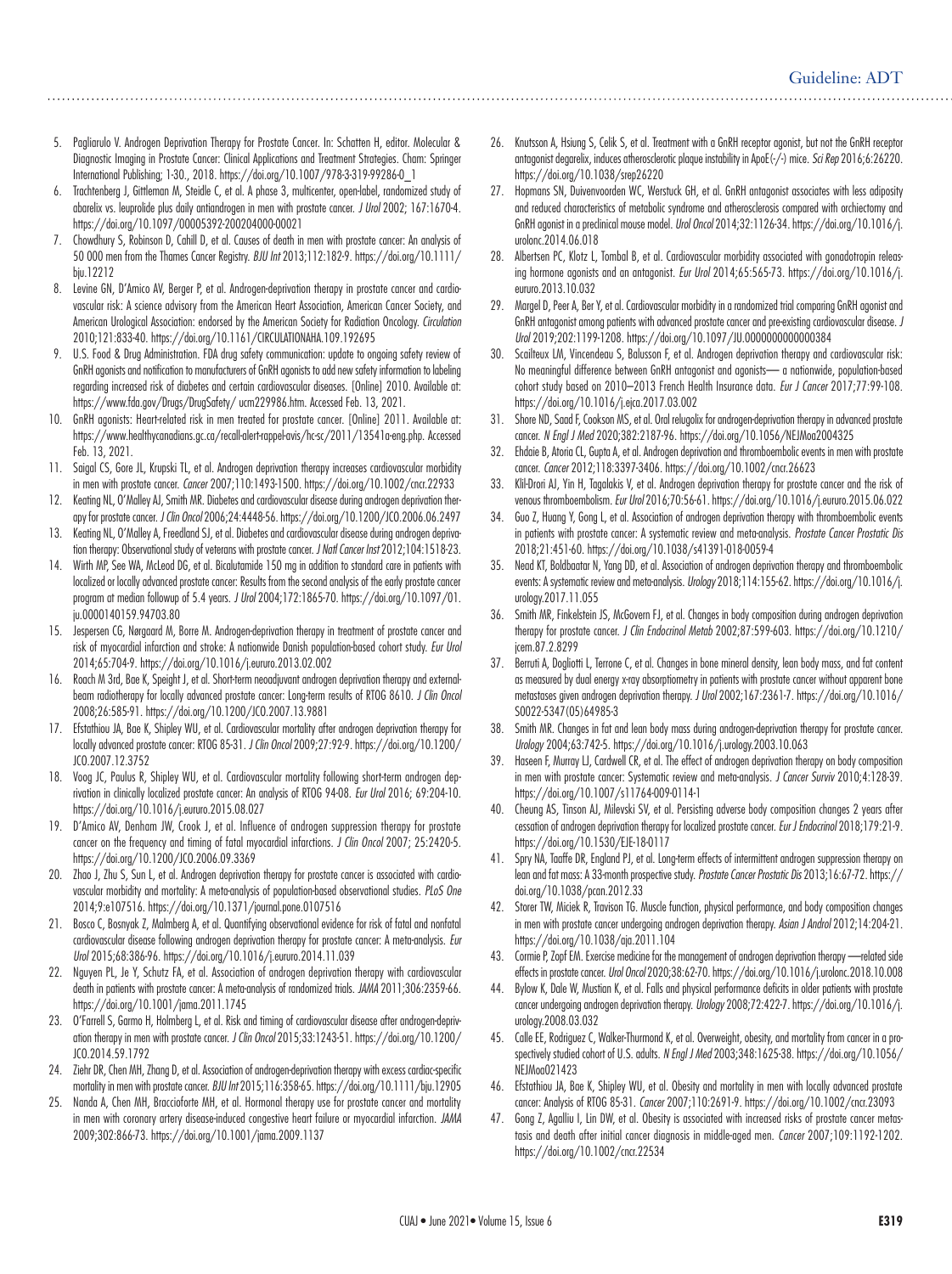- 48. Keto CJ, Aronson WJ, Terris MK, et al. Obesity is associated with castration-resistant disease and metastasis in men treated with androgen deprivation therapy after radical prostatectomy: Results from the SEARCH database. *BJU Int* 2012;110:492-8. https://doi.org/10.1111/j.1464-410X.2011.10754.x
- 49. Smith MR, Lee H, Nathan DM. Insulin sensitivity during combined androgen blockade for prostate cancer. *J Clin Endocrinol Metab* 2006;91:1305-8. https://doi.org/10.1210/jc.2005-2507
- 50. Basaria S, Muller DC, Carducci MA, et al. Hyperglycemia and insulin resistance in men with prostate carcinoma who receive androgen-deprivation therapy. *Cancer* 2006;106:581-8. https://doi.org/10.1002/ cncr.21642
- 51. Alibhai SM, Duong-Hua M, Sutradhar R, et al. Impact of androgen deprivation therapy on cardiovascular disease and diabetes. *J Clin Oncol* 2009;27:3452-8. https://doi.org/10.1200/JCO.2008.20.0923
- 52. Haidar A, Yassin A, Saad F, et al. Effects of androgen deprivation on glycaemic control and on cardiovascular biochemical risk factors in men with advanced prostate cancer with diabetes. *Aging Male* 2007;10:189-96. https://doi.org/10.1080/13685530701653538
- 53. Smith MR, Lee H, McGovern F, et al. Metabolic changes during gonadotropin-releasing hormone agonist therapy for prostate cancer: Differences from the classic metabolic syndrome. *Cancer* 2008;112:2188-94. https://doi.org/10.1002/cncr.23440
- 54. Yannucci J, Manola J, Garnick MB, et al. The effect of androgen deprivation therapy on fasting serum lipid and glucose parameters. *J Urol* 2006;176:520-5. https://doi.org/10.1016/j.juro.2006.03.057
- 55. Bagatell CJ, Knopp RH, Vale WW, et al. Physiologic testosterone levels in normal men suppress high-density lipoprotein cholesterol levels. *Ann Intern Med* 1992;116:967-73. https://doi.org/10.7326/0003- 4819-116-12-967
- 56. Eri LM, Urdal P, Bechensteen AG. Effects of the luteinizing hormone-releasing hormone agonist leuprolide on lipoproteins, fibrinogen, and plasminogen activator inhibitor in patients with benign prostatic hyperplasia. *J Urol* 1995;154:100-4. https://doi.org/10.1016/S0022-5347(01)67239-2
- 57. Smith MR, Malkowicz SB, Chu F, et al. Toremifene improves lipid profiles in men receiving androgendeprivation therapy for prostate cancer: Interim analysis of a multicenter phase 3 study. *J Clin Oncol 2*008;26:1824-9. https://doi.org/10.1200/JCO.2007.13.5517
- 58. Braga-Basaria M, Dobs AS, Muller DC, et al. Metabolic syndrome in men with prostate cancer undergoing long-term androgen deprivation therapy. *J Clin Oncol* 2006;24:3979-83. https://doi.org/10.1200/ JCO.2006.05.9741
- 59. Alberti KG, Eckel RH, Grundy SM, et al. Harmonizing the metabolic syndrome: A joint interim statement of the International Diabetes Federation Task Force on Epidemiology and Prevention; National Heart, Lung, and Blood Institute; American Heart Association; World Heart Federation; International Atherosclerosis Society; and International Association for the Study of Obesity. *Circulation* 2009;120:1640-5. https://doi.org/10.1161/CIRCULATIONAHA.109.192644
- 60. Nobes JP, Langley SE, Klopper T, et al. A prospective, randomized pilot study evaluating the effects of metformin and lifestyle intervention on patients with prostate cancer receiving androgen deprivation therapy. *BJU Int* 2012;109:1495-1502. https://doi.org/10.1111/j.1464-410X.2011.10555.x
- 61. Tobe SW, Stone JA, Anderson T, et al. Canadian Cardiovascular Harmonized National Guidelines Endeavour (C-CHANGE) guideline for the prevention and management of cardiovascular disease in primary care: 2018 update. *CMAJ* 2018;190:E1192-1206. https://doi.org/10.1503/cmaj.180194
- 62. Pearson GJ, Thanassoulis G, Anderson TJ, et al. 2021 Canadian Cardiovascular Society guidelines for the management of dyslipidemia for the prevention of cardiovascular disease in the adult [Epub ahead of print]. *Can J Cardiol* 2021;S0828-282X(21)00165-3. https://doi.org/10.1016/j.cjca.2021.03.016
- 63. Gardner JR, Livingston PM, Fraser SF. Effects of exercise on treatment-related adverse effects for patients with prostate cancer receiving androgen deprivation therapy: A systematic review. *J Clin Oncol*  2014;32:335-46. https://doi.org/10.1200/JCO.2013.49.5523
- 64. Hanson ED, Sheaff AK, Sood S, et al. Strength training induces muscle hypertrophy and functional gains in black prostate cancer patients despite androgen deprivation therapy. *J Gerontol A Biol Sci Med Sci* 2013;68:490-8. https://doi.org/10.1093/gerona/gls206
- 65. Galvão DA, Nosaka K, Taaffe DR, et al. Resistance training and reduction of treatment side effects in prostate cancer patients. *Med Sci Sports Exerc* 2006;38:2045-52. https://doi.org/10.1249/01. mss.0000233803.48691.8b
- 66. Taaffe DR, Newton RU, Spry N, et al. Responsiveness to resistance-based multimodal exercise among men with prostate cancer receiving androgen deprivation therapy. *J Natl Compr Canc Netw* 2019;17:1211-20. https://doi.org/10.6004/jnccn.2019.7311
- 67. Cormie P, Galvão DA, Spry N, et al. Can supervised exercise prevent treatment toxicity in patients with prostate cancer initiating androgen-deprivation therapy: A randomized controlled trial. *BJU Int*  2015;115:256-66. https://doi.org/10.1111/bju.12646
- 68. Galvão DA, Spry N, Denham J, et al. A multicenter, year-long, randomized controlled trial of exercise training targeting physical functioning in men with prostate cancer previously treated with androgen suppression and radiation from TROG 03.04 RADAR. *Eur Urol* 2014;65:856-64. https://doi.org/10.1016/j. eururo.2013.09.041
- 69. Gilbert SE, Tew GA, Fairhurst C, et al. Effects of a lifestyle intervention on endothelial function in men on long-term androgen deprivation therapy for prostate cancer. *Br J Cancer* 2016;114:401-8. https://doi.org/10.1038/bjc.2015.479
- 70. Campbell KL, Winters-Stone KM, Wiskemann J, et al. Exercise guidelines for cancer survivors: Consensus statement from International Multidisciplinary Roundtable*. Med Sci Sports Exerc* 2019;51:2375-90. https://doi.org/10.1249/MSS.0000000000002116
- 71. Segal R, Zwaal C, Green E, et al. Exercise for people with cancer: A clinical practice guideline. *Curr Oncol* 2017;24:40-6. https://doi.org/10.3747/co.24.3376
- 72. Panju AH, Breunis H, Cheung AM, et al. Management of decreased bone mineral density in men starting androgen-deprivation therapy for prostate cancer. *BJU Int* 2009;103:753-7. https://doi.org/10.1111/ j.1464-410X.2008.08156.x
- 73. Wadhwa VK, Weston R, Mistry R, et al. Long-term changes in bone mineral density and predicted fracture risk in patients receiving androgen deprivation therapy for prostate cancer, with stratification of treatment based on presenting values. *BJU Int* 2009;104:800-5. https://doi.org/10.1111/j.1464- 410X.2009.08483.x
- 74. Grossmann M, Hamilton EJ, Gilfillan C, et al. Bone and metabolic health in patients with non-metastatic prostate cancer who are receiving androgen deprivation therapy*. Med J Aust* 2011; 194:301-6. https://doi.org/10.5694/j.1326-5377.2011.tb02979.x
- 75. Daniell HW, Dunn SR, Ferguson DW, et al. Progressive osteoporosis during androgen deprivation therapy for prostate cancer. *J Urol* 2000;163:181-6. https://doi.org/10.1016/S0022-5347(05)68000-7
- 76. Maillefert JF, Sibilia J, Michel F, et al. Bone mineral density in men treated with synthetic gonadotropin-releasing hormone agonists for prostatic carcinoma. *J Urol* 1999;161:1219-22. https://doi.org/10.1016/S0022-5347(01)61639-2
- 77. Shahinian VB, Kuo YF, Freeman JL, et al. Risk of fracture after androgen deprivation for prostate cancer. *N Engl J Med* 2005;352:154-64. https://doi.org/10.1056/NEJMoa041943
- 78. Greenspan SL, Coates P, Sereika SM, et al. Bone loss after initiation of androgen deprivation therapy in patients with prostate cancer. *J Clin Endo Metab* 2005;90:6410-7. https://doi.org/10.1210/ jc.2005-0183
- 79. Morote J, Orsola A, Abascal JM, et al. Bone mineral density changes in patients with prostate cancer during the first 2 years of androgen suppression. *J Urol* 2006;175:1679-83. https://doi.org/10.1016/ S0022-5347(05)00999-7
- 80. Smith MR, Lee WC, Brandman J, et al. Gonadotropin-releasing hormone agonists and fracture risk: A claims-based cohort study of men with nonmetastatic prostate cancer. *J Clin Oncol* 2005; 23:7897-903. https://doi.org/10.1200/JCO.2004.00.6908
- 81. Smith MR, Boyce SP, Moyneur E, et al. Risk of clinical fractures after gonadotropin-releasing hormone agonist therapy for prostate cancer. *J Urol* 2006;175:136-9. https://doi.org/10.1016/S0022- 5347(05)00033-9
- 82. Taylor LG, Canfield SE, Du XL. Review of major adverse effects of androgen-deprivation therapy in men with prostate cancer. *Cancer* 2009;115:2388-99. https://doi.org/10.1002/cncr.24283
- 83. Papaioannou A, Morin S, Cheung AM, et al. 2010 clinical practice guidelines for the diagnosis and management of osteoporosis in Canada: Summary. *CMAJ* 2010;182:1864-73. https://doi.org/10.1503/ cmaj.100771
- 84. Leslie WD, Berger C, Langsetmo L, et al. Construction and validation of a simplified fracture risk assessment tool for Canadian women and men: Results from the CaMos and Manitoba cohorts. *Osteoporos Int* 2011;22:1873-83. https://doi.org/10.1007/s00198-010-1445-5
- 85. Leslie WD, Lix LM, Langsetmo L, et al. Construction of a FRAX® model for the assessment of fracture probability in Canada and implications for treatment. *Osteoporos Int* 2011;22:817-27. https://doi. org/10.1007/s00198-010-1464-2
- 86. Siminoski K, Leslie WD, Frame H, et al. Recommendations for bone mineral density reporting in Canada. *Can Assoc Radiol J* 2005;56:178-88.
- 87. Tang BM, Eslick GD, Nowson C, et al. Use of calcium or calcium in combination with vitamin D supplementation to prevent fractures and bone loss in people aged 50 years and older: A meta-analysis [published correction appears in *Lancet* 2012;380:806]. *Lancet* 2007;370:657-66. https://doi.org/10.1016/ S0140-6736(07)61342-7
- 88. Lee CE, Leslie WD, Czaykowski P, et al. A comprehensive bone-health management approach for men with prostate cancer receiving androgen deprivation therapy. *Curr Oncol* 2011;18:e163-72. https://doi.org/10.3747/co.v18i4.746
- 89. Taaffe DR, Galvão DA, Spry N, et al. Immediate vs. delayed exercise in men initiating androgen deprivation: Effects on bone density and soft tissue composition. *BJU Int* 2019;123:261-9. https://doi. org/10.1111/bju.14505
- 90. Newton RU, Galvão DA, Spry N, et al. Exercise mode specificity for preserving spine and hip bone mineral density in prostate cancer patients. *Med Sci Sports Exerc* 2019;51:607-14. https://doi.org/10.1249/ MSS.0000000000001831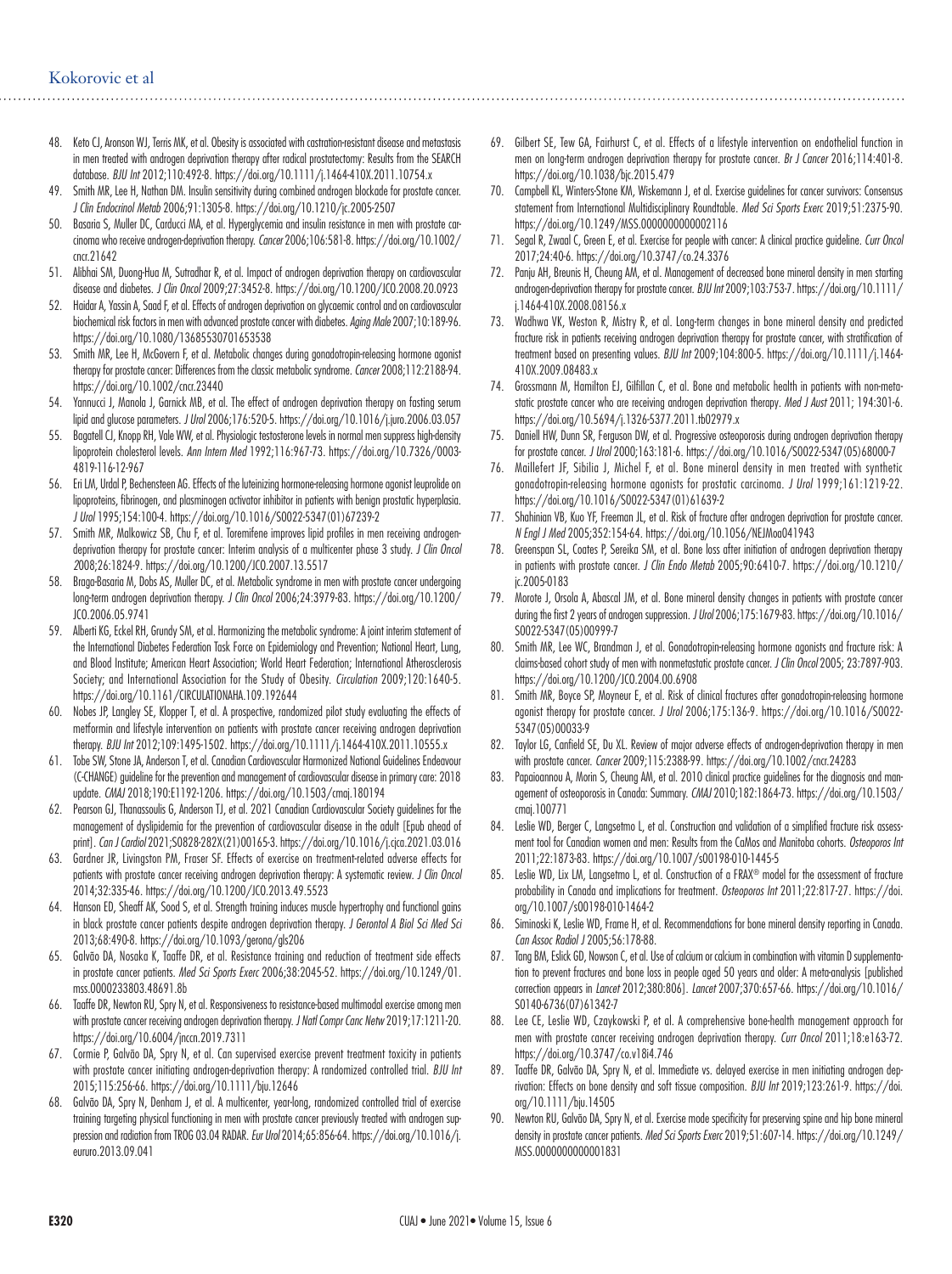- 91. Smith MR, McGovern FJ, Zietman AL, et al. Pamidronate to prevent bone loss during androgen deprivation therapy for prostate cancer. *N Engl J Med* 2001;345:948-55. https://doi.org/10.1056/ NEJMoa010845
- 92. Smith MR, Eastham J, Gleason DM, et al. Randomized controlled trial of zoledronic acid to prevent bone loss in men receiving androgen deprivation therapy for non-metastatic prostate cancer*. J Urol* 2003;169:2008-12. https://doi.org/10.1097/01.ju.0000063820.94994.95
- 93. Greenspan SL, Nelson JB, Trump DL, et al. Effect of once-weekly oral alendronate on bone loss in men receiving androgen deprivation therapy for prostate cancer: A randomized trial. *Ann Intern Med* 2007;146:416-24. https://doi.org/10.7326/0003-4819-146-6-200703200-00006
- 94. Ishizaka K, Machida T, Kobayashi S, et al. Preventive effect of risedronate on bone loss in men receiving androgen deprivation therapy for prostate cancer. *Int J Urol* 2007;14:1071-5. https://doi.org/10.1111/ j.1442-2042.2007.01911.x
- 95. Smith MR, Egerdie B, Hernández Toriz N, et al. Denosumab in men receiving androgen deprivation therapy for prostate cancer. *N Engl J Med* 2009;361:745-55. https://doi.org/10.1056/NEJMoa0809003
- 96. Saad F, Aprikian A, Finelli A, et al. 2021 Canadian Urological Association (CUA)-Canadian Uro Oncology Group (CUOG) guideline: Management of castration-resistant prostate cancer (CRPC). *Can Urol Assoc J*  2021;15:E81-90. https://doi.org/10.5489/cuaj.7074
- 97. Alibhai SMH, Zukotynski K, Walker-Dilks C, et al. Bone health and bone-targeted therapies for prostate cancer: A program in evidence-based care— Cancer Care Ontario clinical practice guideline. *Clin Oncol (R Coll Radiol)* 2017;29:348-55. https://doi.org/10.1016/j.clon.2017.01.007
- 98. Saylor PJ, Rumble RB, Michalski JM. Bone health and bone-targeted therapies for prostate cancer: American Society of Clinical Oncology endorsement summary of a Cancer Care Ontario guideline. *JCO Oncol Pract* 2020;16:389-93. https://doi.org/10.1200/JOP.19.00778
- 99. Rhee H, Gunter JH, Heathcote P, et al. Adverse effects of androgen-deprivation therapy in prostate cancer and their management. *BJU Int* 2015;115 Suppl 5:3-13. https://doi.org/10.1111/bju.12964
- 100. Irani J, Salomon L, Oba R, et al. Efficacy of venlafaxine, medroxyprogesterone acetate, and cyproterone acetate for the treatment of vasomotor hot flushes in men taking gonadotropin-releasing hormone analogues for prostate cancer: A double-blind, randomized trial. *Lancet Oncol* 2010;11:147-54. https://doi.org/10.1016/S1470-2045(09)70338-9
- 101. Loprinzi CL, Dueck AC, Khoyratty BS, et al. A phase 3, randomized, double-blind, placebo-controlled trial of gabapentin in the management of hot flashes in men (N00CB). *Ann Oncol* 2009;20:542-9. https://doi.org/10.1093/annonc/mdn644
- 102. Loprinzi CL, Michalak JC, Quella SK, et al. Megestrol acetate for the prevention of hot flashes. *N Engl J Med* 1994;331:347-52. https://doi.org/10.1056/NEJM199408113310602
- 103. Harding C, Harris A, Chadwick D. Auricular acupuncture: a novel treatment for vasomotor symptoms associated with luteinizing-hormone releasing hormone agonist treatment for prostate cancer. *BJU Int* 2009;103:186-90. https://doi.org/10.1111/j.1464-410X.2008.07884.x
- 104. Ashamalla H, Jiang ML, Guirguis A, et al. Acupuncture for the alleviation of hot flashes in men treated with androgen ablation therapy. *Int J Radiat Oncol Biol Phys* 2011;79:1358-63. https://doi.org/10.1016/j. ijrobp.2010.01.025
- 105. Crook JM, O'Callaghan CJ, Duncan G, et al. Intermittent androgen suppression for rising PSA level after radiotherapy [published correction appears in *N Engl J Med* 2012;367:2262]. *N Engl J Med* 2012;367:895-903. https://doi.org/10.1056/NEJMoa1201546
- 106. Nguyen PL, Alibhai SM, Basaria S, et al. Adverse effects of androgen deprivation therapy and strategies to mitigate them. *Eur Urol* 2015;67:825-36. https://doi.org/10.1016/j.eururo.2014.07.010
- 107. Perdonà S, Autorino R, De Placido S, et al. Efficacy of tamoxifen and radiotherapy for prevention and treatment of gynecomastia and breast pain caused by bicalutamide in prostate cancer: A randomized controlled trial. *Lancet Oncol* 2005;6:295-300. https://doi.org/10.1016/S1470-2045(05)70103-0
- 108. Di Lorenzo G, Perdonà S, De Placido S, et al. Gynecomastia and breast pain induced by adjuvant therapy with bicalutamide after radical prostatectomy in patients with prostate cancer: The role of tamoxifen and radiotherapy. *J Urol* 2005;174:2197-2203. https://doi.org/10.1097/01.ju.0000181824.28382.5c
- 109. Boccardo F, Rubagotti A, Battaglia M, et al. Evaluation of tamoxifen and anastrozole in the prevention of gynecomastia and breast pain induced by bicalutamide monotherapy of prostate cancer. *J Clin Oncol* 2005;23:808-15. https://doi.org/10.1200/JCO.2005.12.013
- 110. Serretta V, Altieri V, Morgia G, et al. A randomized trial comparing tamoxifen therapy vs. tamoxifen prophylaxis in bicalutamide-induced gynecomastia. *Clin Genitourin Cancer* 2012;10:174-9. https://doi. org/10.1016/j.clgc.2012.03.002
- 111. Widmark A, Fosså SD, Lundmo P, et al. Does prophylactic breast irradiation prevent antiandrogen-induced gynecomastia? Evaluation of 253 patients in the randomized Scandinavian trial SPCG-7/SFUO-3. *Urology* 2003;61:145-51. https://doi.org/10.1016/S0090-4295(02)02107-6
- 112. Tyrrell CJ, Payne H, Tammela TL, et al. Prophylactic breast irradiation with a single dose of electron beam radiotherapy (10 Gy) significantly reduces the incidence of bicalutamide-induced gynecomastia. *Int J Radiat Oncol Biol Phys* 2004;60:476-83. https://doi.org/10.1016/j.ijrobp.2004.03.022
- 113. Di Lorenzo G, Autorino R, Perdonà S, et al. Management of gynaecomastia in patients with prostate cancer: A systematic review. *Lancet Oncol* 2005;6:972-9. https://doi.org/10.1016/S1470-2045(05)70464-2
- 114. Fagerlund A, Cormio L, Palangi L, et al. Gynecomastia in patients with prostate cancer: A systematic review. *PLoS One* 2015;10:e0136094. https://doi.org/10.1371/journal.pone.0136094
- 115. Van Poppel H, Tyrrell CJ, Haustermans K, et al. Efficacy and tolerability of radiotherapy as treatment for bicalutamide-induced gynaecomastia and breast pain in prostate cancer. *Eur Urol* 2005;47:587-92. https://doi.org/10.1016/j.eururo.2004.12.003
- 116. Wu LM, Tanenbaum ML, Dijkers MPJM, et al. Cognitive and neurobehavioral symptoms in patients with non-metastatic prostate cancer treated with androgen deprivation therapy or observation: A mixed methods study. *Social Sci Med* 2016;156:80-9. https://doi.org/10.1016/j.socscimed.2016.03.016
- 117. Wu LM, Diefenbach MA, Gordon WA, et al. Cognitive problems in patients on androgen deprivation therapy: A qualitative pilot study. *Urol Oncol* 2013;31:1533-8. https://doi.org/10.1016/j.urolonc.2012.07.003
- 118. Beer TM, Bland LB, Bussiere JR, et al. Testosterone loss and estradiol administration modify memory in men. *J Urol* 2006;175:130-5. https://doi.org/10.1016/S0022-5347(05)00049-2
- 119. Cherrier MM, Aubin S, Higano CS. Cognitive and mood changes in men undergoing intermittent combined androgen blockade for non-metastatic prostate cancer. *Psycho-Oncol* 2009;18:237-47. https://doi.org/10.1002/pon.1401
- 120. Salminen EK, Portin RI, Koskinen A, Helenius H, Nurmi M. Associations between serum testosterone fall and cognitive function in prostate cancer patients. *Clin Can Res* 2004;10:7575-82. https://doi. org/10.1158/1078-0432.CCR-04-0750
- 121. Alibhai SMH, Timilshina N, Duff-Canning S, et al. Effects of long-term androgen deprivation therapy on cognitive function over 36 months in men with prostate cancer. *Cancer* 2017;123:237-44. https://doi.org/10.1002/cncr.30320
- 122. Alibhai SMH, Mahmoud S, Hussain F, et al. Levels of sex hormones have limited effect on cognition in older men with or without prostate cancer. *Crit Rev Oncol Hematol* 2010;73:167-75. https://doi.org/10.1016/j.critrevonc.2009.03.005
- 123. Morote J, Tabernero ÁJ, Álvarez Ossorio JL, et al. Cognitive function in patients with prostate cancer receiving luteinizing hormone-releasing hormone analogues: A prospective, observational, multicenter study. *Int J Rad Onc Bio Phys* 2017;98:590-4. https://doi.org/10.1016/j.ijrobp.2017.02.219
- 124. Salminen E, Portin R, Korpela J, et al. Androgen deprivation and cognition in prostate cancer. *Br J Cancer* 2003;89:971-6. https://doi.org/10.1038/sj.bjc.6601235
- 125. Hong J, Liao C, Huang C, Lu Y. Chemical castration decreased the risk of dementia in patients with prostate cancer — from 13 368 patients, Taiwan National Health Insurance Research Database. *Eur Urol Suppl*  2017;16:e86. https://doi.org/10.1016/S1569-9056(17)30120-3
- 126. Siebert AL, Lapping-Carr L, Morgans AK. Neuropsychiatric impact of androgen deprivation therapy in patients with prostate cancer: Current evidence and recommendations for the clinician. *Eur Urol Focus* 2020;6:1170-9. https://doi.org/10.1016/j.euf.2020.05.014
- 127. Sari Motlagh R, Quhal F, Mori K, et al. The risk of new-onset dementia and/or Alzheimer disease among patients with prostate cancer treated with androgen deprivation therapy: A systematic review and metaanalysis. *J Urol* 2021;205:60-7. https://doi.org/10.1097/JU.0000000000001341
- 128. Treanor CJ, Li J, Donnelly M. Cognitive impairment among prostate cancer patients: An overview of reviews. *Eur J Cancer Care* 2017;26:e12642. https://doi.org/10.1111/ecc.12642
- 129. Jamadar RJ, Winters MJ, Maki PM. Cognitive changes associated with ADT: A review of the literature. *Asian J Androl* 2012;14:232-8. https://doi.org/10.1038/aja.2011.107
- 130. McGinty HL, Phillips KM, Jim HSL, et al. Cognitive functioning in men receiving androgen deprivation therapy for prostate cancer: A systematic review and meta-analysis. *Support Care Cancer* 2014;22:2271-80. https://doi.org/10.1007/s00520-014-2285-1
- 131. Storey DJ, McLaren DB, Atkinson MA, et al. Clinically relevant fatigue in men with hormone-sensitive prostate cancer on long-term androgen deprivation therapy. *Ann Oncol* 2012;23:1542-9. https://doi.org/10.1093/annonc/mdr447
- 132. Higano CS. Sexuality and intimacy after definitive treatment and subsequent androgen deprivation therapy for prostate cancer [published correction appears in *J Clin Oncol* 2013;31:824]. *J Clin Oncol* 2012;30:3720-5. https://doi.org/10.1200/JCO.2012.41.8509
- 133. Baumann FT, Zopf EM, Bloch W. Clinical exercise interventions in prostate cancer patients— a systematic review of randomized controlled trials. *Support Care Cancer* 2012;20:221-33. https://doi.org/10.1007/s00520-011-1271-0
- 134. Taaffe DR, Newton RU, Spry N, et al. Effects of different exercise modalities on fatigue in prostate cancer patients undergoing androgen deprivation therapy: A year-long, randomized controlled trial. *Eur Urol* 2017;72:293-9. https://doi.org/10.1016/j.eururo.2017.02.019
- 135. Grossmann M, Zajac JD. Hematological changes during androgen deprivation therapy. *Asian J Androl* 2012;14:187-92. https://doi.org/10.1038/aja.2011.102
- 136. Park KK, Lee SH, Chung BH. The effects of long-term androgen deprivation therapy on penile length in patients with prostate cancer: A single-center, prospective, open-label, observational study. *J Sex Med*  2011;8:3214-9. https://doi.org/10.1111/j.1743-6109.2011.02364.x